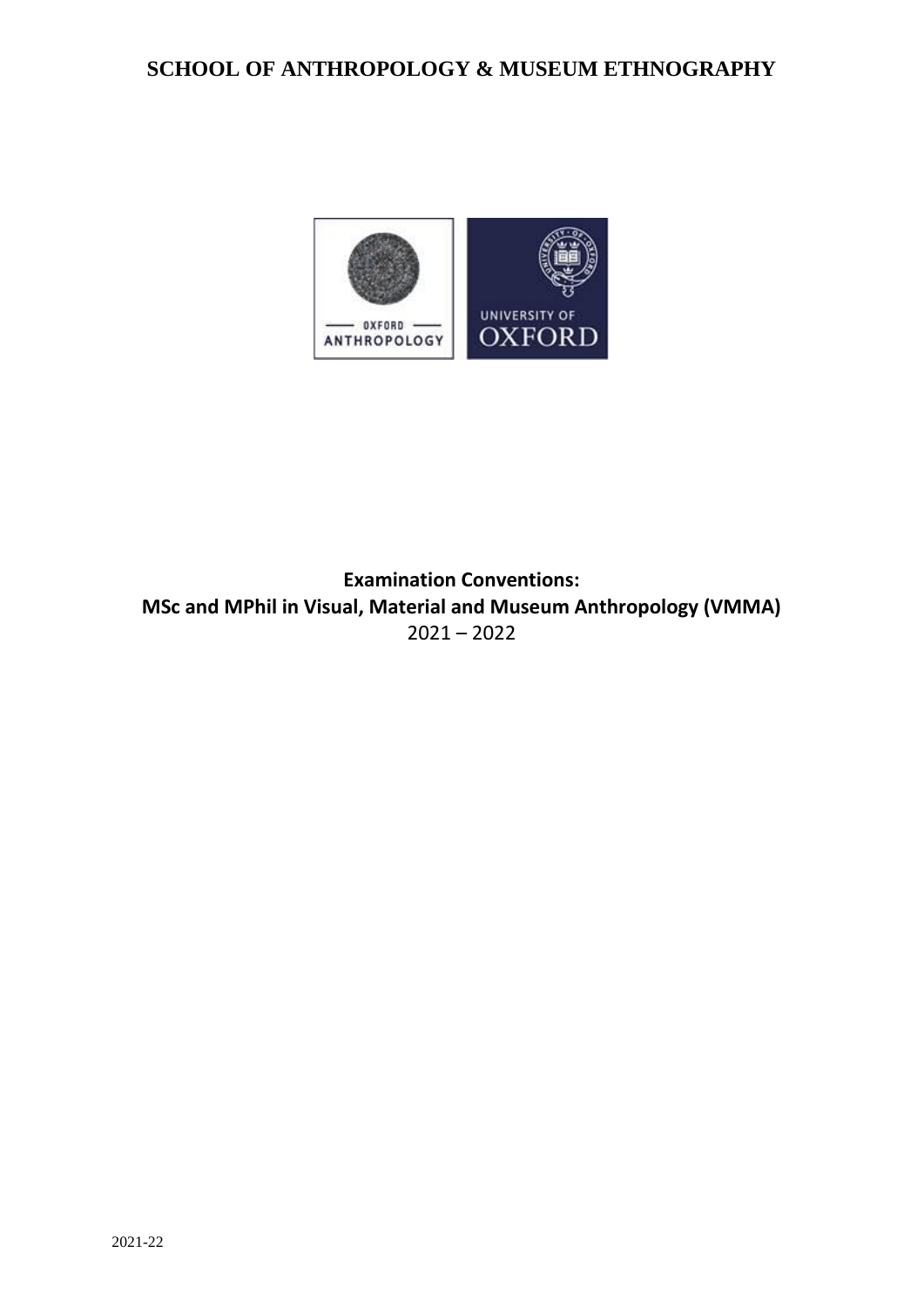## **1. INTRODUCTION**

This document details the examination conventions for the MSc and MPhil degrees in Visual, Material and Museum Anthropology (VMMA) in the School of Anthropology & Museum Ethnography (SAME) for the 2021-22 academic year. For MPhil students they apply to both those commencing their studies in October 2021 and to second-year students who commenced their studies in October 2020.

These conventions have been approved by the Teaching Committee of the School of Anthropology & Museum Ethnography and by the supervisory body, the Quality Assurance Committee of the Social Sciences Division.

Examination conventions are the formal record of the specific assessment standards for the courses to which they apply. They set out how examined work will be marked and how the resulting marks will be used to arrive at a final result and classification of an award.

## **2. RUBRICS FOR INDIVIDUAL PAPERS**

Full details of the constitution of individual papers, their examined elements, and relevant deadlines are outlined in the [Course Handbook.](https://www.anthro.ox.ac.uk/course-handbooks)

## **2.1 MSc in VMMA**

The MSc in VMMA is examined by the following means:

## **PART I**

# *Paper 1: Contemporary themes in Visual, Material and Museum Anthropology*

Examination for Paper 1 is on the basis of one essay of no more than 5,000 words (including footnotes and endnotes, but not including the bibliography) must be submitted anonymously via the University approved online assessment platform not later than 12 noon of the Thursday of  $1<sup>st</sup>$  week of Hilary Term; the title is chosen from a list of 9 essay titles that will be released no later than Friday of  $7<sup>th</sup>$  week of Michaelmas Term. The essay, together with any associated non-text materials, must be submitted by the deadline in electronic format, and accompanied by confirmation that it is the candidate's own work. Non-text materials shall not constitute more than fifteen minutes of viewing/reading time in the case of video or multimedia submissions.

## *Paper 2: Option paper*

Candidates must choose one option paper from those on offer in the School of Anthropology & Museum Ethnography (those available for the current academic year are listed at [https://www.anthro.ox.ac.uk/options/\)](https://www.anthro.ox.ac.uk/options/).

Titles of the option papers available for the academic year are made available by the end of the  $1<sup>st</sup>$ Week of Michaelmas Term, and details of the courses and their assessment are presented by the course tutors to all students at an 'Options Fair' held on the afternoon of Friday of 2<sup>nd</sup> Week of Michaelmas Term. Preferred Option paper choices must be submitted to the Director of Graduate Studies by 12 noon on Friday of 4th Week of Michaelmas Term.

The form of assessment depends upon the option paper chosen, as outlined at the 'Options Fair'. This takes the form of *either*:

A one-week timed essay, sat in May or June, in which each candidate answers two 2,500-word essay questions chosen from 9.

*or*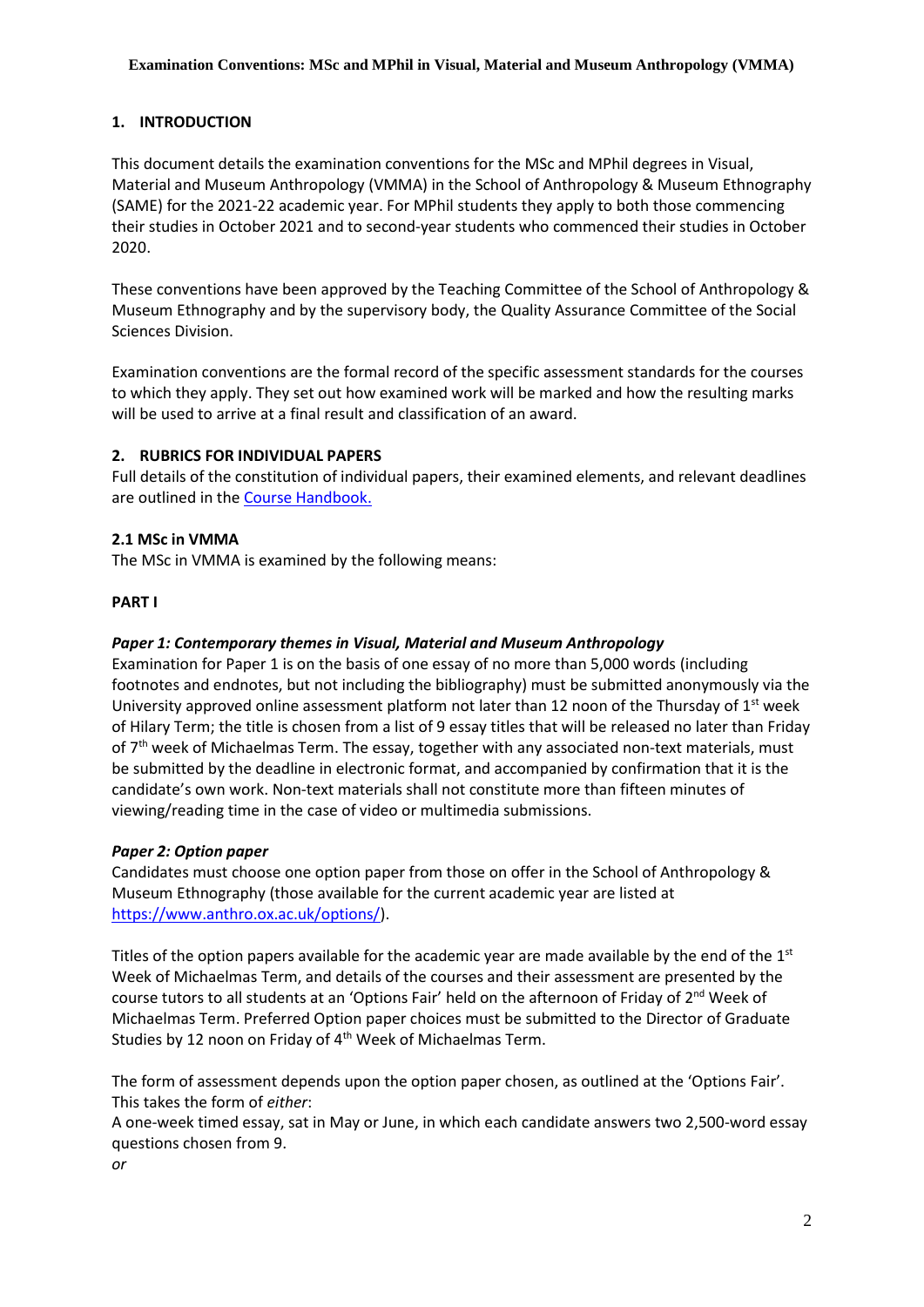An essay, or essay and book review, of up to 5,000 words (including footnotes and endnotes, but not including bibliographies) by 12 noon on Thursday  $2^{nd}$  Week.

# *Paper 3: Research Methods*

There are two examined components to Paper 3, which must both be submitted not later than 12 noon on the Thursday of 5<sup>th</sup> week of Trinity Term. The mark awarded for this paper is calculated as the mean of the marks for the two components, weighted equally.

- *(i) Paper 3a* is an outline Research Proposal of no more than 2,500 words (including footnotes and endnotes, but not including the bibliography). A template will be provided for the proposal by the Friday of 8<sup>th</sup> week of Hilary Term.
- *(ii) Paper 3b* is a Methods Portfolio of a report of no more than 2,500 words (including footnotes and endnotes, but not including the bibliography) on a trial of **ONE** visual and material or museum anthropological method. You should include in your report some brief discussion of other visual, material and museum research methods which you have studied and/or the relevant published literature on research methods.

The research proposal (*Paper 3a*) must be submitted via the University approved online assessment platform; the submission must be in electronic file format, including any non-textual and multimedia materials, accompanied by confirmation that it is the candidate's own work.

The methods portfolio (*Paper 3b*) should also be submitted via the University approved online assessment platform, together with any accompanying video/multimedia material: video footage should be digitized and submitted at the same time. Video/multimedia materials shall not constitute more than 30 minutes of viewing/reading time.

# *Paper 4: Fundamental Concepts in Visual, Material, and Museum Anthropology*

Paper 4 will be examined by two 2,500-word essays from a choice of nine questions. Essay questions will be released on 23 May and will be due by noon on 30 May 2022 via the University approved online assessment platform.

# **PART II**

## *Thesis*

A research thesis of up to 10,000 words, submitted anonymously via the University approved online assessment platform by 12 noon on the last Wednesday of August, on a subject selected in consultation with the supervisor. The dissertation must be accompanied by confirmation that it is the candidate's own work, and submitted in electronic file format.

The proposed title of the thesis together with a paragraph describing its scope and the supervisor's written endorsement, must be submitted to the Director of Graduate Studies by Thursday of 5<sup>th</sup> week of Trinity Term.

The word limit is deemed to apply to the text and footnotes or endnotes, but not to the bibliography, any appendices or glossaries, or to the front matter (abstract of up to 250 words, title page, contents page etc.).

## **2.2 MPhil in VMMA**

**Year 1 (MPhil Qualifying year, MPQ):** As above for the MSc PART I, except that: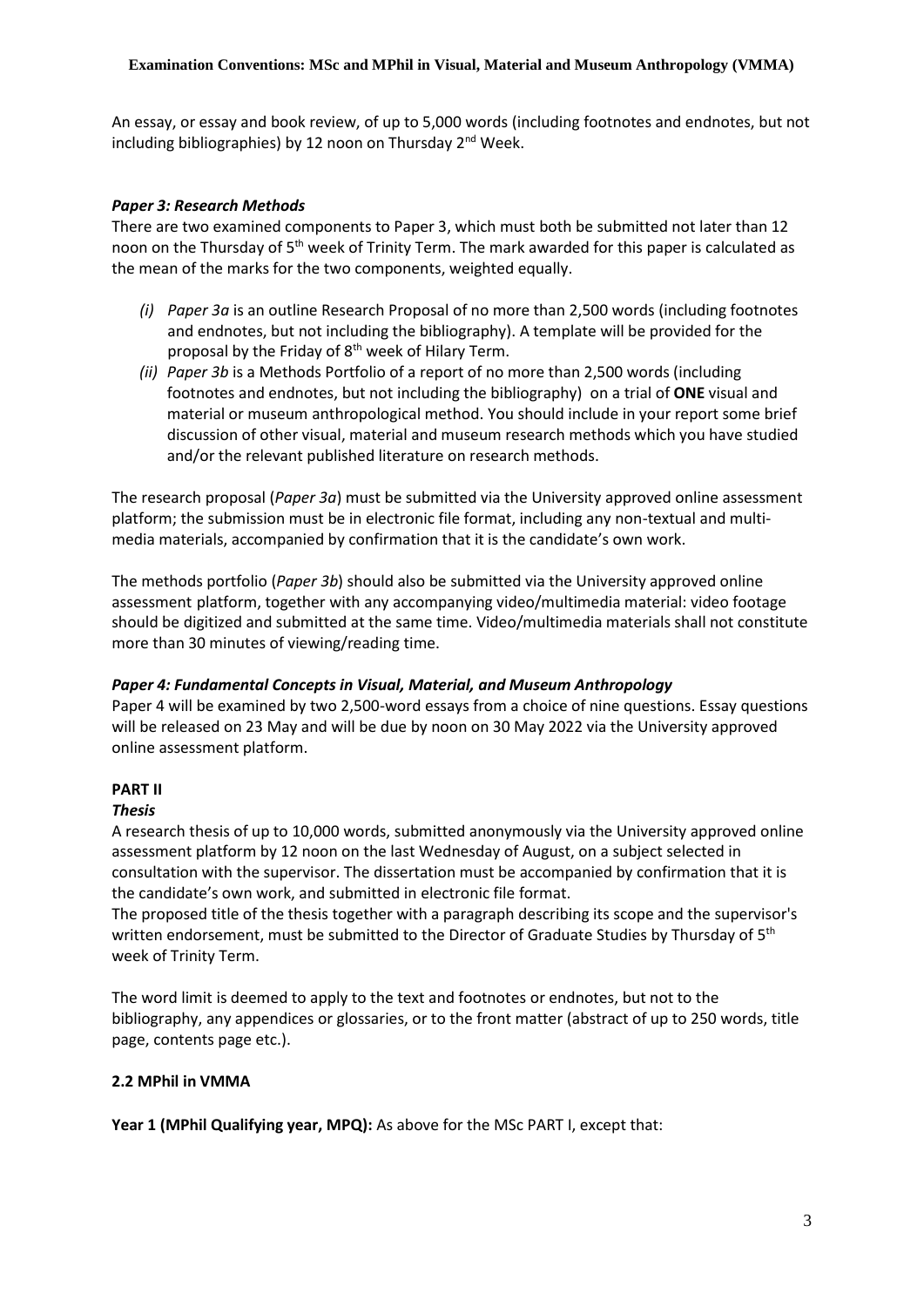- the marks awarded in papers 1 to 4, and the overall single mark awarded that is derived from these, do not contribute to the final mark for the MPhil, but are used to assess continuation to the second year (see **Section 4.3**, below);
- MPhil students do not complete a thesis (Part II of the MSc) in the first year.

# **Year 2 (MPhil year):**

# *1. Option paper***:**

Candidates must choose one option paper from those on offer in the School of Anthropology & Museum Ethnography, which is not the option paper on which they were examined in the first year of the course. (Those available for the current academic year are listed at [https://www.anthro.ox.ac.uk/options/.](https://www.anthro.ox.ac.uk/options/))

The option papers available for the academic year are presented to all students at an 'Options Fair' held on the afternoon of Monday of  $2<sup>nd</sup>$  Week of Michaelmas Term, at which details of the courses and their assessment are presented by the course tutors. Preferred Option paper choices must be submitted to the Director of Graduate Studies by 12noon on Friday of 4<sup>th</sup> Week of Michaelmas Term.

The form of assessment depends upon the option paper chosen, as outlined at the 'Options Fair'. This takes the form of *either*:

A one-week unseen written examination, sat in May or June, in which each candidate answers two 2,500-word essay questions chosen from 9.

#### *or*

An essay, or essay and book review, of up to 5,000 words (including footnotes and endnotes, but not including bibliographies) by 12 noon on Thursday 2<sup>nd</sup> Week

## *2. Coursework Essay*

One essay of up to 5,000 words (including footnotes and endnotes, but not including the bibliography) that must be submitted anonymously via the University approved online assessment platform not later than 12 noon of the Thursday of  $5<sup>th</sup>$  week of Trinity Term of the second year, in the field of Visual, Material & Museum Anthropology, the title of which is chosen from a list of 6 essay titles that will be announced no later than Monday of 3<sup>rd</sup> week of Trinity Term.

# *3. Thesis*

A research thesis of up to 30,000 words, submitted via the University approved online assessment platform by 12 noon on Thursday of 2<sup>nd</sup> week of Trinity Term of the second year, on a subject selected in consultation with the supervisor.

A *provisional* title of the thesis, together with a paragraph describing its scope and the supervisor's written endorsement, must be submitted to the Director of Graduate Studies by Thursday of  $5<sup>th</sup>$ week of Trinity Term of the first year. The *final* proposed title of the thesis, together with a paragraph describing its scope and the supervisor's written endorsement, must be submitted to the Director of Graduate Studies by 12 noon on Monday of 2<sup>nd</sup> week of Michaelmas Term of the second year.

The word limit is deemed to apply to the text and footnotes or endnotes, but not to the bibliography, any appendices or glossaries, or to the front matter (abstract of up to 250 words, title page, contents page, etc.).

## **3. MARKING CONVENTIONS**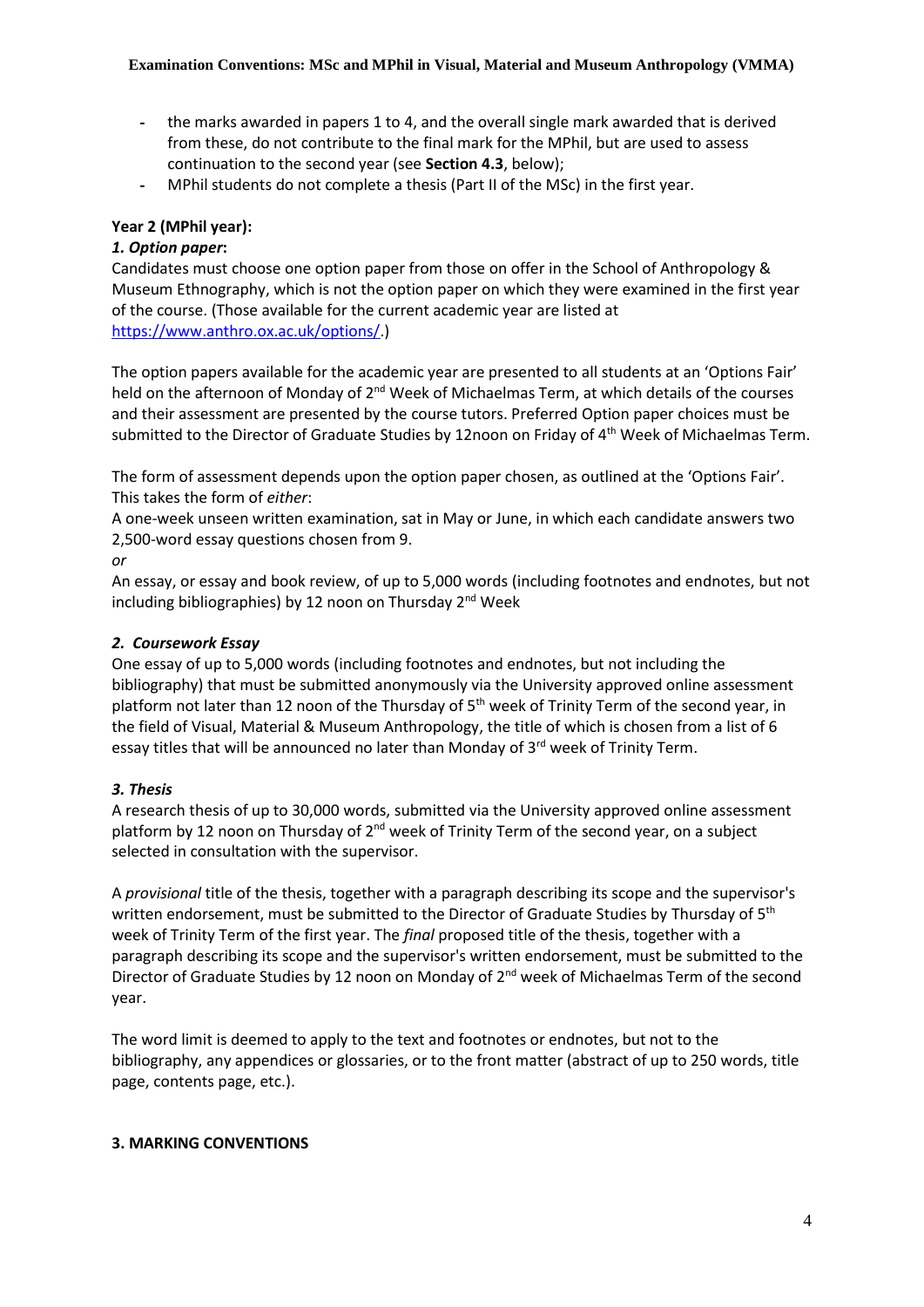#### **3.1 University scale for standardised expression of agreed final marks**

Agreed final marks for individual papers will be expressed using the following scale:

| 70-100   | Distinction |
|----------|-------------|
| 65-69    | Merit       |
| 50-64    | Pass        |
| $0 - 49$ | Fail        |

## **3.2 Qualitative criteria for different types of assessment**

Qualitative criteria for the marking of the *Timed-Essays, Submitted Essays*, *Research Proposal*, *Portfolio Project* and *Thesis* are provided in the **Appendix**.

These marking conventions have been developed to offer guidance to students on the criteria examiners will be using in judging assessed work. They are also intended to guide examiners in identifying the appropriate mark for the work being assessed.

The Core Criteria, within each given form of assessment (dissertation, exam, essay etc.), are consistent across all of the degrees offered by the School, and are viewed as the fundamental traits that define work for each grade band.

The Ancillary Observations include additional traits that may be exhibited by work in a given grade band, in general and in relation to particular subjects (Social, Cognitive, Medical, Visual and Museum Anthropology), and are there to aid decision-making in the allocating of a mark within a grade band, and to provide further guidance to students regarding traits that work of a given class may exhibit. The positive Core Criteria are not replicated across grade bands, so are viewed as cumulative (i.e., for example, work that is in the 70-79 band will be expected to exhibit not only those positive traits listed for that grade band, but those of the lower bands too, except where mutually exclusive).

Candidates are reminded to also consult the relevant course handbooks and Exam Regulations ('the grey book') for further guidance on the presentation and submission of assessed coursework. Specific individualised consideration of any disruption to a candidate's ability to undertake assessment in the usual way will be based on a candidate's MCE and will happen at the exam board stage.

## **3.3 Verification and reconciliation of marks**

All examined components of the degree are marked independently by two examiners or assessors from within the university (sometimes referred to as 'double-blind marking'), with oversight of the entire process being provided by an External Examiner. This procedure follows university and divisional guidance. Each marker allots a mark to the piece of work in question (individual examination answers, essays and thesis) and then both markers meet to determine an agreed final mark for each element. Where the overall marks assigned by the two Examiners differ the examiners identify the reasons for the difference through discussion and agree an appropriate mark. If reconciliation is difficult, a third marker acts as arbiter in agreeing the appropriate mark, and answers that have been given particularly discrepant marks may be remarked if necessary. In cases of a great difference of marks, or where the marks straddle a grade boundary, the External Examiner is asked to scrutinize any such marks, even if the examiners have agreed a mark following discussion. In addition, the External Examiner may query any mark assigned to a question, even if the internal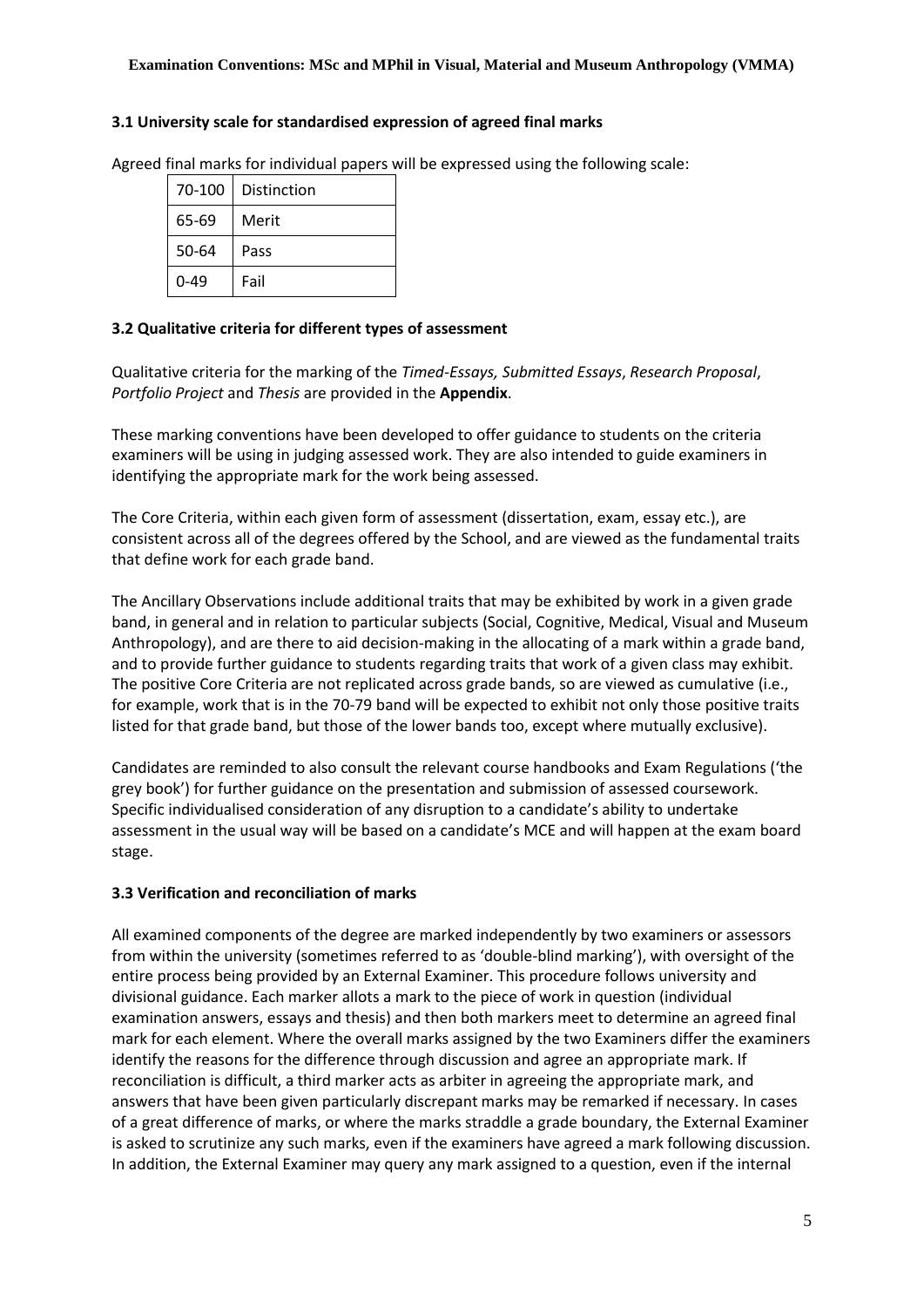examiners are unanimous in their judgement. Any differences of opinion are discussed fully at the examiners' meeting.

The weighting for each assessed element is provided in **Section 4.2**, below.

For Paper 4 and option papers originally assessed by unseen 3-hour examinations, the final mark for the paper is calculated (to two decimal places) as the mean of the marks awarded for each of the essays, which are equally weighted.

# **3.4 Scaling**

The School of Anthropology & Museum Ethnography does not use scaling mechanisms for examination marks.

## **3.5 Short-weight convention and departure from rubric**

In one-week timed-essay examinations a mark of zero will be awarded for any questions that should have been answered by a candidate but have not been (e.g. if one question is answered rather than two, a mark of zero is awarded for the question not attempted, and the final mark for that paper is determined as the mean of the marks for the two questions, with the mark for the second question being zero). In the case that a candidate answers more questions than is required by the rubric all answers submitted will be marked and those achieving the best marks, up to and including the number required by the rubric, will be counted towards the mark for the paper with the others not being counted towards the mark for the paper.

In the case of examination answers or submitted pieces of coursework that are incomplete, or which fail to adhere to the stipulated rubric, these will be marked according to the criteria that are outlined in **Section 3.2**, above, which include specific criteria for marking work which is incomplete, rushed, or which departs from the stated rubric.

# **3.6 Penalties for late or non-submission**

Non-submission of a required examined element of the course will result in failure of that element and thus of the whole Examination (programme of study), notwithstanding the opportunity to re-sit an examination that has been failed or to re-submit work that has been failed or has not been submitted as required (see Section 5, below).

In the absence of special dispensation for illness-related or other genuine reasons, late submission of examined elements of the course will incur penalties. Special dispensation for late submission must be sought, ideally in advance, from the Proctors, via the student's college. Staff at the Examination Schools cannot give extensions, and examiners should not be approached. The scale of penalties agreed by the Board of Examiners in relation to late submission of assessed items is set out below. Details of the circumstances in which such penalties might apply can be found in the Examination Regulations (Regulations for the Conduct of University Examinations, Part 14.)

Where a candidate submits a thesis or essay after the deadline prescribed, the examiners will mark the work as if submitted on time. The Board of Examiners will then reduce the mark awarded according to the following tariff:

| Lateness | <b>Mark penalty</b> |
|----------|---------------------|
|          |                     |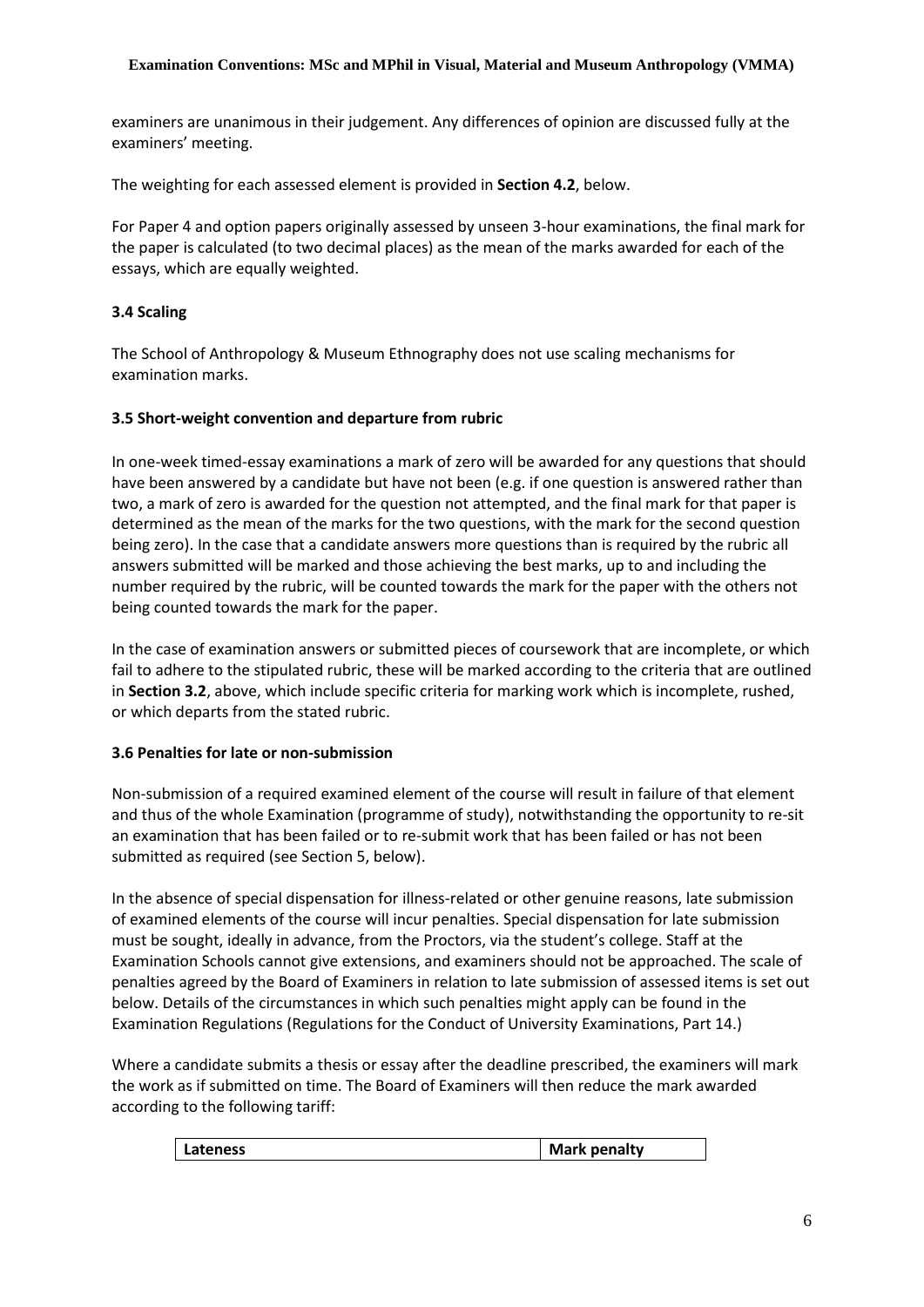| Submission after 12 noon on the day of                 | Five marks deducted |
|--------------------------------------------------------|---------------------|
| submission                                             |                     |
| Each additional day                                    | One mark deducted   |
| (i.e. two days late = -6 marks, three days late = $-7$ |                     |
| marks, etc.; note that each weekend day counts         |                     |
| as a full day for the purposes of mark deductions)     |                     |
| Maximum deducted marks up to and including 14          | 18 marks deducted   |
| days late                                              |                     |
| More than 14 days after the deadline                   | Fail                |

# **3.7 Penalties for over-length work and departure from approved titles or subject-matter**

Coursework must have the word count clearly indicated on the front cover. In all cases, word limits are deemed to apply to the text and footnotes or endnotes, but not to the bibliography, any appendices or glossaries, or to the front matter (abstract, title page, contents page, etc., if applicable).

Where a candidate submits a thesis or other piece of examined written coursework which exceeds the word limit prescribed, the examiners will mark the work as if submitted within the stipulated word limit. The Board of Examiners will then reduce the mark awarded according to the following tariff:

| Word limit of submitted work | Penalty of one mark per:                             |
|------------------------------|------------------------------------------------------|
| 5000                         | 50 words or part thereof by which limit is exceeded  |
| 10000                        | 100 words or part thereof by which limit is exceeded |
| 30000                        | 300 words or part thereof by which limit is exceeded |

1 mark deduction for every 1% or part thereof by which the stated word limit is exceeded:

Where the examiners wish to query the word count of work submitted in hard copy, they may ask for an electronic version of the coursework to be submitted.

# **3.8 Penalties and procedures in cases of poor academic practice and plagiarism**

All submissions are run through Turnitin and the Chair of Examiners is alerted to any issues that this reveals.

The *Examination Board* shall deal wholly with cases of poor academic practice where the material under review is small and does not exceed 10% of the whole.

Assessors (including Examiners) will mark work on its academic merit, but will alert the *Examination Board* to cases of derivative or poor referencing, and the board will be responsible for deducting marks accordingly.

Determined by the extent of poor academic practice, the board shall deduct between 1% and 10% of the marks available for cases of poor referencing where material is widely available factual information or a technical description that could not be paraphrased easily; where passage(s) draw on a variety of sources, either verbatim or derivative, in patchwork fashion (and examiners consider that this represents poor academic practice rather than an attempt to deceive); where some attempt has been made to provide references, however incomplete (e.g. footnotes but no quotation marks, Harvard-style references at the end of a paragraph, inclusion in bibliography); or where passage(s) are 'grey literature' i.e. a web source with no clear owner.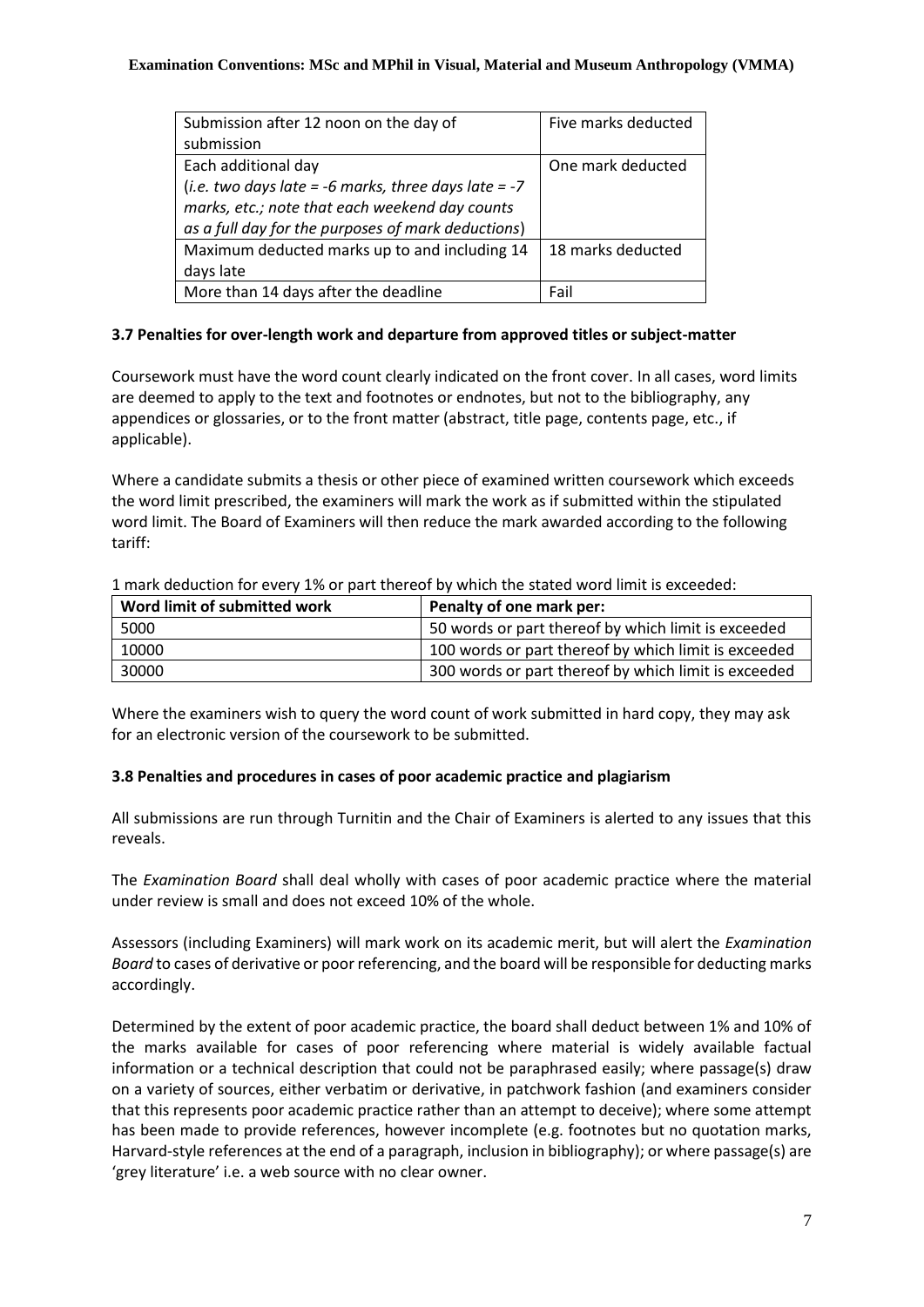If a student has previously had marks deducted for poor academic practice or has been referred to the Proctors for suspected plagiarism, the case must always be referred to the Proctors.

In addition, any more serious cases of poor academic practice than described above will also always be referred to the Proctors.

Where assessment includes open-book examinations, candidates will be required to sign up to the University's honour code. While it is not permissible to submit work which has been submitted, either partially or in full, either for their current Honour School or qualification, or for another Honour School or qualification of this University (except where the Special Regulations for the subject permit this), or for a qualification at any other institution, it is permissible to use work that has been written during the course of a candidate's studies (e.g. collections, tutorial essays).

#### **3.9 Penalties for non-attendance of examinations**

[See Policy & Guidance for examiners; Examination Regulations, Regulations for the Conduct of [University Examinations, Part 14\]](http://www.admin.ox.ac.uk/examregs/2015-16/rftcoue-p14ls-n-snawfromexam/)

Failure to attend an examination without prior or subsequent permission from the Proctors will result in the failure of that assessment. The mark for any resit of the assessment will be capped at a pass (50). See section 5, below, for full details of resits and the circumstances under which mark caps apply.

#### **4. PROGRESSION RULES AND CLASSIFICATION CONVENTIONS**

#### **4.1 Qualitative descriptors of Distinction, Merit, Pass, Fail final outcomes**

**Distinction**: Demonstrates overall excellence, including sufficient depth and breadth of relevant knowledge to allow clarity of expression, demonstration of critical faculties and originality. **Merit**: Demonstrates a very good standard of knowledge and understanding of material, and a consistently good ability to apply it effectively.

**Pass**: Demonstrates overall a good standard of knowledge and familiarity with material, and the ability to apply it effectively.

**Fail**: Fails overall to demonstrate a sufficient range and depth of knowledge and understanding, and/or fails to apply it appropriately.

#### **4.2 Final outcome rules**

To be eligible to be awarded the degree of MSc or MPhil, candidates must have passed all of the examined components of the course; see also Examination Regulations: [MSc](https://examregs.admin.ox.ac.uk/Regulation?code=mosbciv-mandmuseanth&srchYear=2020&srchTerm=1&year=2019&term=1) and [MPhil.](https://examregs.admin.ox.ac.uk/Regulation?code=mopiv-mandmuseanth&srchYear=2020&srchTerm=1&year=2019&term=1) Regarding eligibility for re-examination, see **Section 5**, below.

Each assessed element outlined in **Section 2**, above, contributes the proportion stated below to the final mark for the course.

#### *MSc in VMMA*

*PART I Paper 1: Contemporary themes in Visual, Material and Museum Anthropology*: One-sixth *Paper 2: Option paper*: One-sixth *Paper 3: Research Methods*: One-sixth *Paper 4: Fundamental Concepts in Visual, Material, and Museum Anthropology*: One-sixth *PART II Thesis*: One-third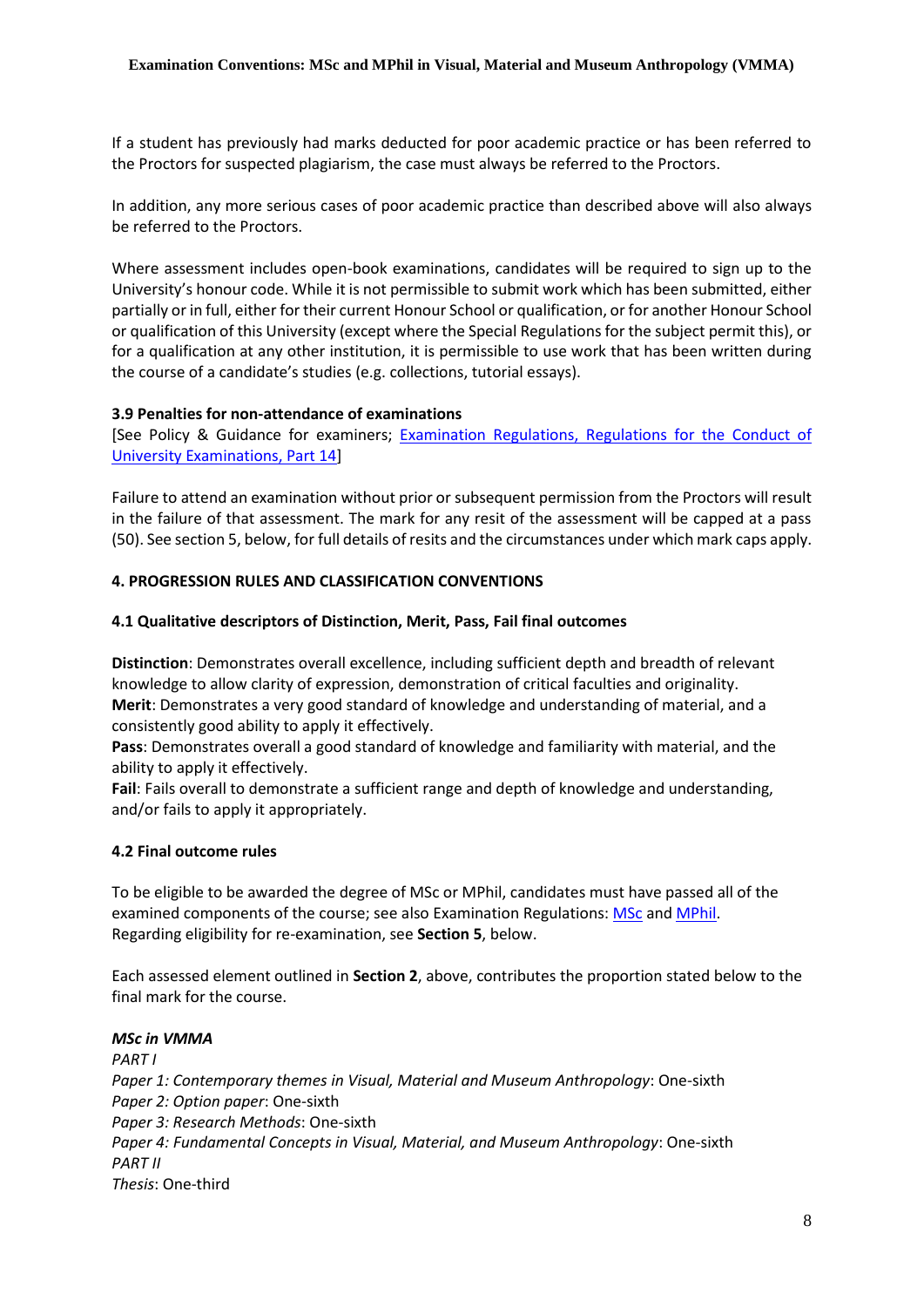The final mark for the MSc is calculated as the mean of the marks awarded for all of the assessed components, as outlined in **Section 2**, above, weighted as indicated, with the final mark rounded to the nearest whole number, and decimal points of .5 and above rounded up to the nearest whole mark.

The Board of Examiners may award a Distinction in the degree based on one of the following criteria: EITHER (i) an overall mark of 70 or above OR (ii) an overall mark of 68 and above, with two assessed components **and** the MSc thesis at 70 or above.

The Board of Examiners may award a Merit in the degree for the achievement of an overall mark of 65-69, except where a Distinction is awarded as described under (ii), above.

## *MPhil in VMMA*

Year 1: (MPQ: MPhil Qualifying examinations) *Paper 1: Contemporary themes in Visual, Material and Museum Anthropology*: One-quarter *Paper 2: Option paper*: One-quarter *Paper 3: Research Methods*: One-quarter *Paper 4: Fundamental Concepts in Visual, Material, and Museum Anthropology*: One-quarter

All four papers are equally weighted (i.e. represent 25% of the year 1 (MPQ examination) marks). The final mark for the MPQ examinations is an average of the four individual marks, with the final mark rounded to the nearest whole number, with decimal points of .5 and above rounded up to the nearest whole mark. Marks for assessments in the MPQ year do not contribute to the final mark for the MPhil, but are used to determine continuation to the second year (see **Section 4.3**, below). To progress to year 2 of the MPhil candidates must have passed all four of the Qualifying examinations sat in year 1.

Year 2: (MPhil examinations) *Option paper*: One-sixth *Coursework*: One-sixth *Thesis*: Two-thirds

The final mark for the MPhil course is calculated as the mean of the marks awarded for all of the assessed components *examined in the second year*, as outlined in **Section 2**, above, weighted as indicated, with the final mark rounded to the nearest whole number, and decimal points of .5 and above rounded up to the nearest whole mark.

The Board of Examiners may award a Distinction in the degree based on one of the following criteria: EITHER (i) an overall mark of 70 or above OR (ii) an overall mark of 68 or above, with one assessed component and the thesis at 70 or above.

The Board of Examiners may award a Merit in the degree for achievement of an overall average mark of 65-69.

## **4.3 Progression rules from the MSc to the MPhil VMMA**

After the written examinations in June, students in the first-year of VMMA have a choice between two possibilities, depending on their performance in the examined work: 1) complete the MSc degree, with submission of a thesis in August; or 2) complete the MPhil degree by continuing for a second year and beginning immediately to plan for the MPhil thesis.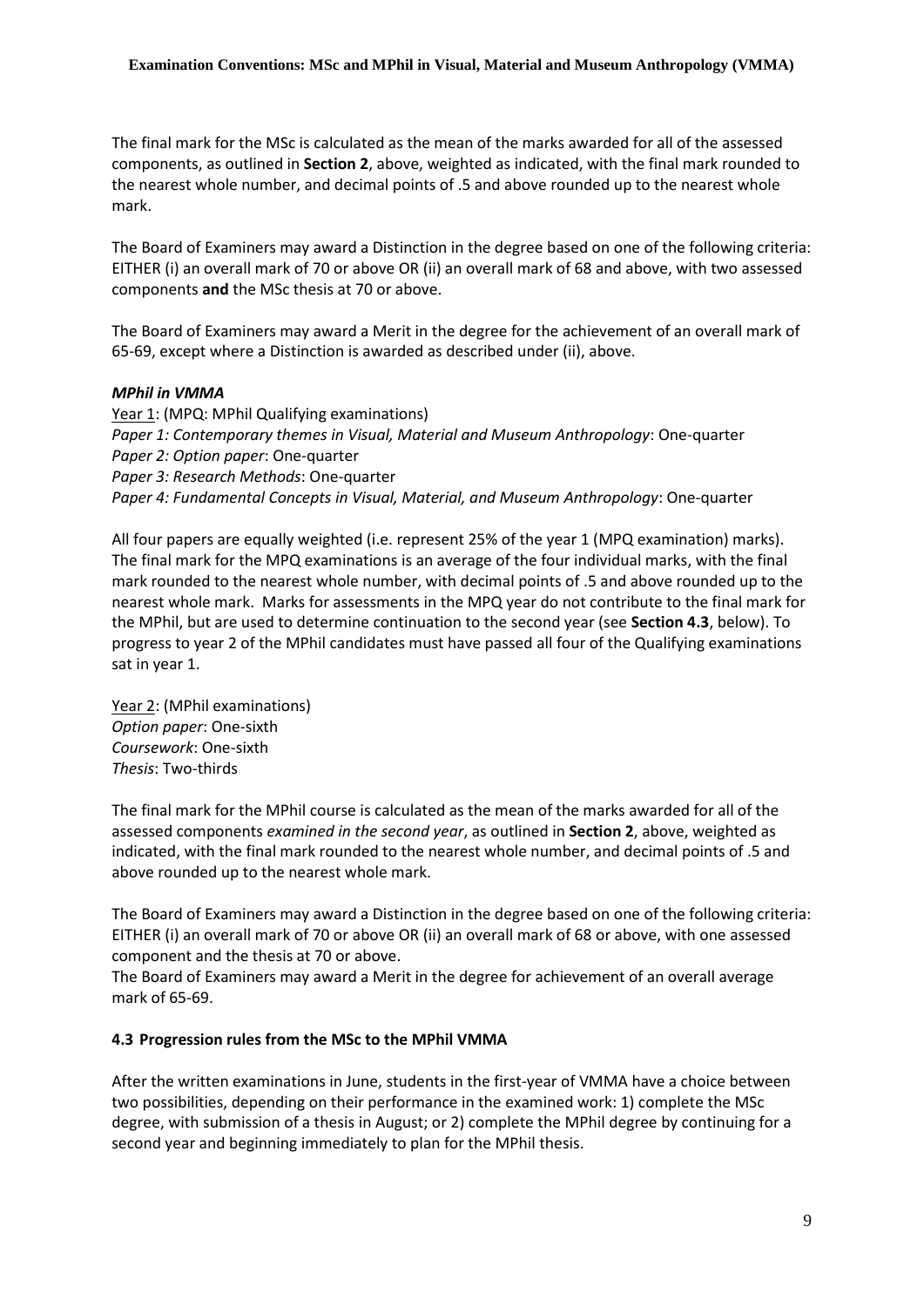Subject to the conditions outlined below, MSc students may transfer to the MPhil at any time up to immediately after the announcement of the final results in September; they should not formally take the MSc degree in these cases, and any transcripts for this degree that have been issued to them will become invalid and must be returned as a condition of transferring. Under these circumstances any thesis research undertaken for the MSc may, but need not, be used towards the thesis undertaken for the MPhil in year 2; they will be required to submit the *final* proposed title of the MPhil thesis together with a paragraph describing its scope and the supervisor's written endorsement, to the Director of Graduate Studies by Thursday of 2<sup>nd</sup> week of Michaelmas Term of the second year, as detailed in **section 2.2**, above.

First-year MPhil students may transfer to the MSc at any time in that year up to immediately after the announcement of the results of the Part I examinations in June, so that they can at that point embark immediately on preparing an MSc thesis, as detailed below.

#### *MSc in VMMA*

Continuation to PRS status for DPhil study after the MSc: MSc candidates may apply for admission as Probationer Research Students (PRS) during the admissions rounds that take place in their MSc year, subject to the usual process and admissions criteria.

Continuation to MPhil study: MSc candidates are eligible for continuation to the second year of MPhil study if:

a) they pass all components of the degree that are examined before the summer (as detailed in **section 2.1: PART I**, above), achieving an average mark of 60 or more, and subject to availability of appropriate supervision, in which case they will at that stage begin to plan for the MPhil thesis rather than preparing the MSc thesis; **or**

b) they submit an MSc thesis in August and achieve an average mark of 60 or more *including the thesis*, and subject to availability of appropriate supervision, in which case they will at that stage begin to plan for the MPhil thesis, which will usually (but need not) be on a topic related to their MSc dissertation.

In either case candidates must submit a *provisional* title of the MPhil thesis together with a paragraph describing its scope and the supervisor's written endorsement to the Director of Graduate Studies at the time of application to transfer to the MPhil programme.

#### *MPhil in VMMA*

Continuation to second year: MPhil candidates are eligible to continue to the second year if they pass all components of the MPQ examinations (as detailed in **section 2.1**, above), achieving an average mark of 60 or more.

Those who do not achieve this mark, or who for other reasons do not continue to the second year of the MPhil, will be allowed to instead prepare and submit a thesis according to the requirements for the MSc degree, and to be admitted, pending achievement of an overall Pass mark (50+) in September, to the MSc degree.

If their final mark for all components of the MSc (including performance in the MSc thesis), is 60 or greater, they will have the opportunity to receive the MSc or transfer back to the MPhil programme and to enter the second year of the course.

Continuation to DPhil study after second year: MPhil candidates may apply for admission for DPhil study during the admissions rounds that take place in the second year of their MPhil, subject to the usual process and admissions criteria.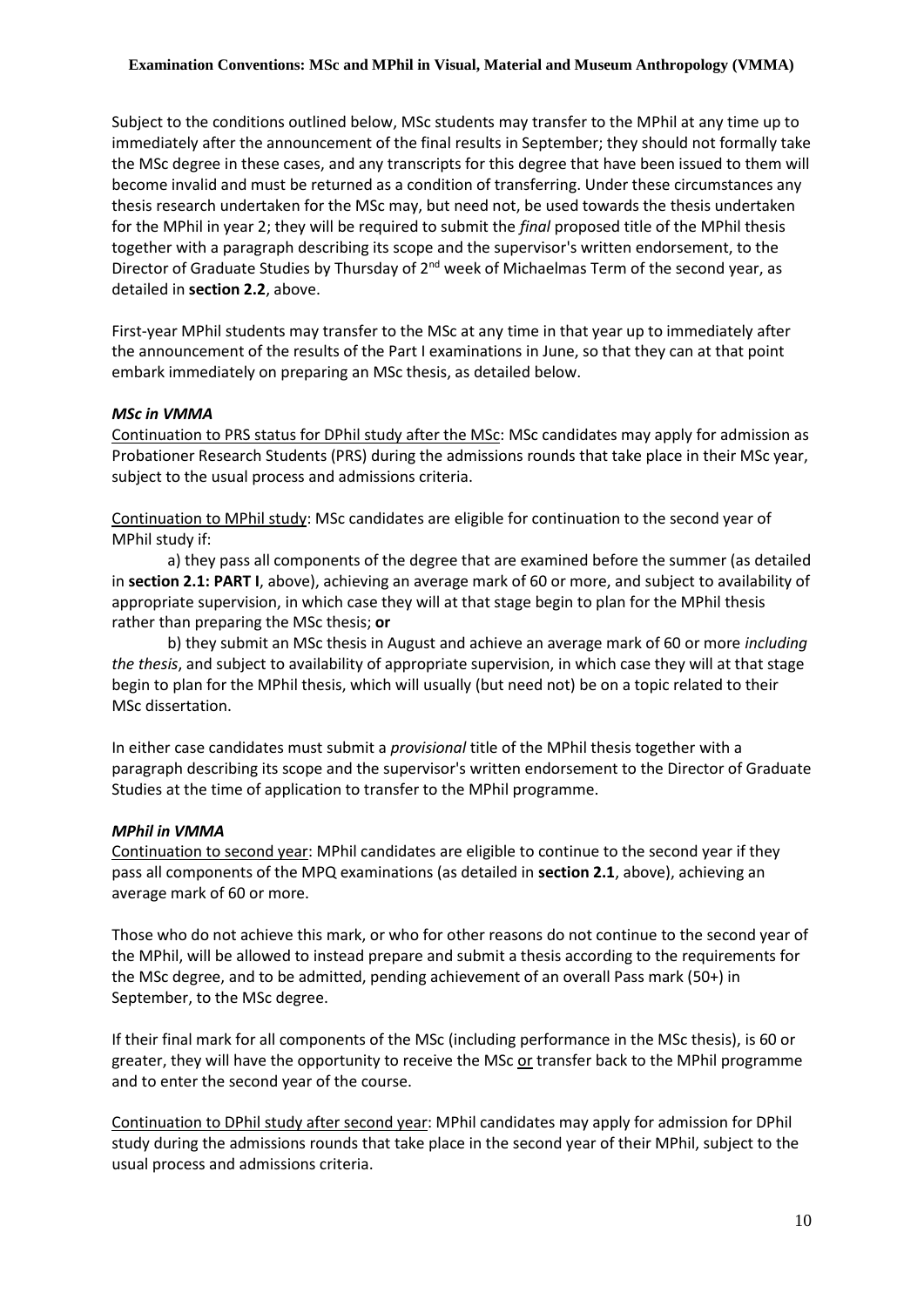If the research that they propose to undertake for their DPhil project is a direct continuation of that undertaken for the MPhil thesis in the second year then they may be admitted as full DPhil students rather than as Probationer Research Students (PRS).

## **4.4 Use of vivas**

There are no *viva voce* examinations for MSc candidates and no automatic *viva voce* examinations for final year MPhil candidates, but the examiners reserve the right to call MPhil candidates in their final year, if required.

*Viva voce* examinations may be used by the examiners in cases where MPhil candidates fall on the borderline of Distinction/Pass, Distinction/Merit, or Pass/Fail classifications as a means of resolving any ambiguities in the examined work (only the work submitted in the second year) that may lead to greater credit being given to a candidate than is possible on the basis of the examined work alone. Marks will not be reduced as a consequence of performance in a *viva voce* examination; they can only remain as they are or be raised.

If held, *viva voce* examinations normally occur in the third week of June (MPhil only). Candidates will be notified as far ahead of this time as possible if they are to be called.

## **5 RESITS**

## **5.1 Following formal withdrawal from an examination**

Where a candidate has been granted prior or retrospective permission from the Proctors to be *withdrawn* from an assessment unit (a sat examination or examination of submitted work) they are entitled to be examined on that assessment unit at a later date, which will constitute their *first attempt* and will be marked accordingly, without a mark cap imposed.

All timed-essays and examined submitted work (including the dissertation) this attempt takes the form of submission of the work in question before the end of the same academic year or at the equivalent time in the year following that in which it was originally due to be submitted.

Marks for any element that has been successfully completed will be carried forward. Any subsequent award of the degree on successful completion of all the assessment units may be delayed by up to three terms, i.e. until the Examination Board next meets.

## **5.2 Following failure of an examination**

Where an assessment unit has been *failed* at the first attempt, students are entitled to one further attempt. This applies to any or all assessment units that have been failed at the first attempt.

All timed-essays and examined submitted work (including the dissertation) the second attempt takes the form of a re-submission, after revision, of the work in question, before the end of the same academic year or at the equivalent time in the year following that in which it was originally due to be submitted.

Marks for any element that has been successfully completed at the first attempt will be carried forward; it is only possible therefore for students to re-sit the failed element(s). Any subsequent award of the degree on successful completion of all the assessed components may be delayed by up to three terms, i.e. until the Examination Board next meets.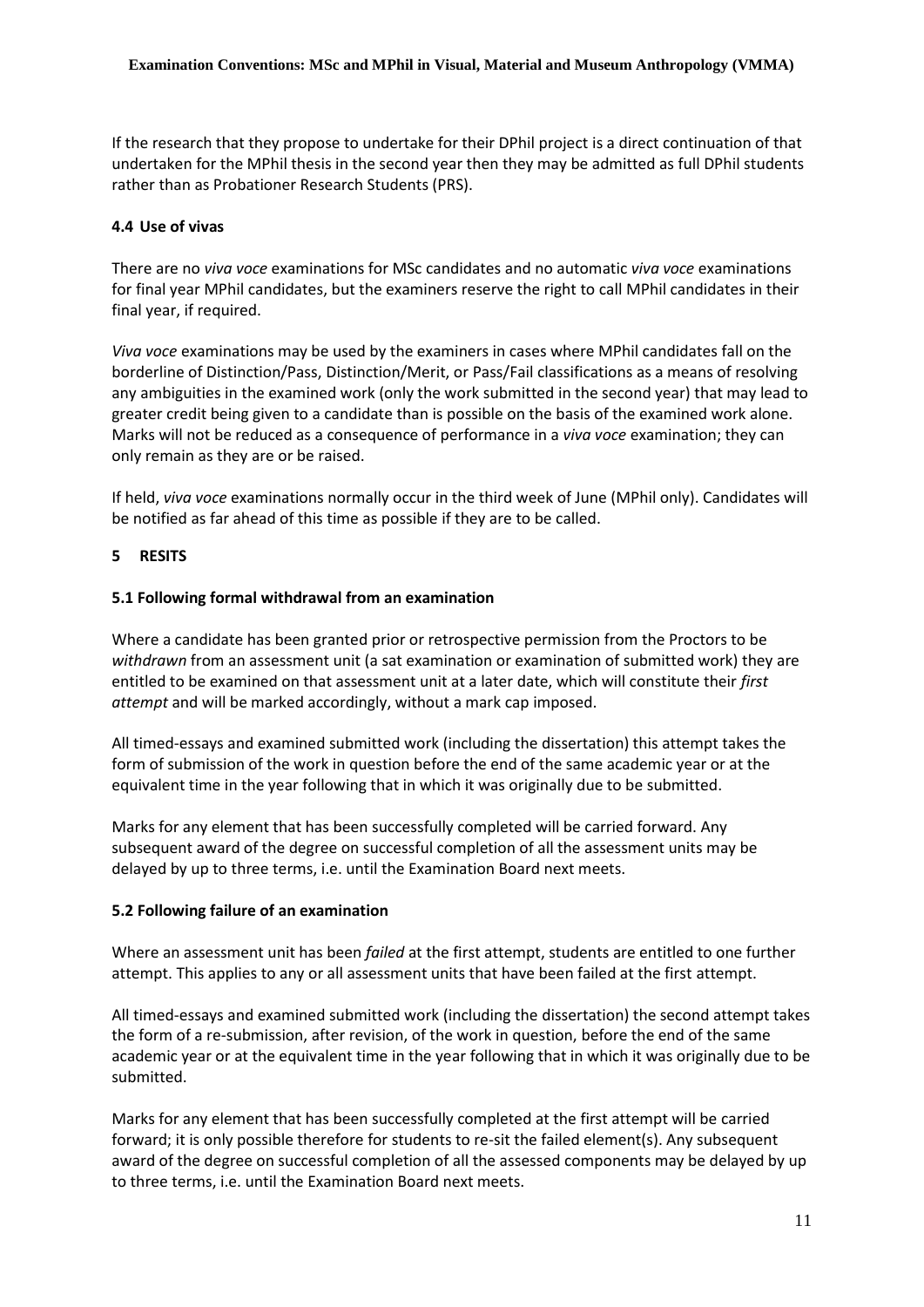A student who achieves the required standard in the MSc by re-sitting paper(s) (including resubmitting the dissertation if required) may then proceed to PRS status, subject to the application processes and criteria outlined in **section 4.3**, above.

## *Capping of resit marks following failure of an examination*

Note that candidates who have failed an assessment unit through poor academic performance will be deemed to have *academically failed* that assessment unit. No mark cap will be imposed on the examination of the second attempt, but the candidate will be debarred from receiving a Merit or Distinction overall.

Candidates who have failed to submit a piece of examined work before the expiry of the late submission period (**section 3.6**, above) *without prior or retrospective dispensation from the Proctors* will be deemed to have *technically failed* that assessment unit; they will be permitted to resubmit that assessment unit once, as described above, under which circumstances their mark for that assessment unit will be capped at a maximum of 50 and they will be debarred from receiving a Merit or Distinction for the examination overall.

# **6 CONSIDERATION OF MITIGATING CIRCUMSTANCES**

A candidate's final outcome will first be considered using the classification rules/final outcome rules as described above in section 4. The exam board will then consider any further information they have on individual circumstances.

Where a candidate or candidates have made a submission, under Part 13 of the Regulations for Conduct of University Examinations, that unforeseen circumstances may have had an impact on their performance in an examination, a subset of the board (the 'Mitigating Circumstances Panel') will meet to discuss the individual applications and band the seriousness of each application on a scale of 1-3 with 1 indicating minor impact, 2 indicating moderate impact, and 3 indicating very serious impact. The Panel will evaluate, on the basis of the information provided to it, the relevance of the circumstances to examinations and assessment, and the strength of the evidence provided in support. Examiners will also note whether all or a subset of papers were affected, being aware that it is possible for circumstances to have different levels of impact on different papers. The banding information will be used at the final board of examiners meeting to decide whether and how to adjust a candidate's results. Further information on the procedure is provided in the Examinations and Assessment Framework, Annex E and information for students is provided at [https://www.ox.ac.uk/students/academic/exams/problems-completing-your-assessment.](https://www.ox.ac.uk/students/academic/exams/problems-completing-your-assessment)

Candidates who have indicated they wish to be considered for a Declared to have Deserved Masters degree will first be considered for a classified degree, taking into account any individual mitigating circumstances. If that is not possible and they meet the Declared to have Deserved Masters eligibility criteria, they will be awarded a Declared to have Deserved Masters degree.

## **7 DETAILS OF EXAMINERS AND RULES ON COMMUNICATING WITH EXAMINERS**

The Examiner for the VMMA degrees is Prof. Clare Harris.

The External Examiner for the VMMA degrees is Dr Rupert Cox, University of Manchester.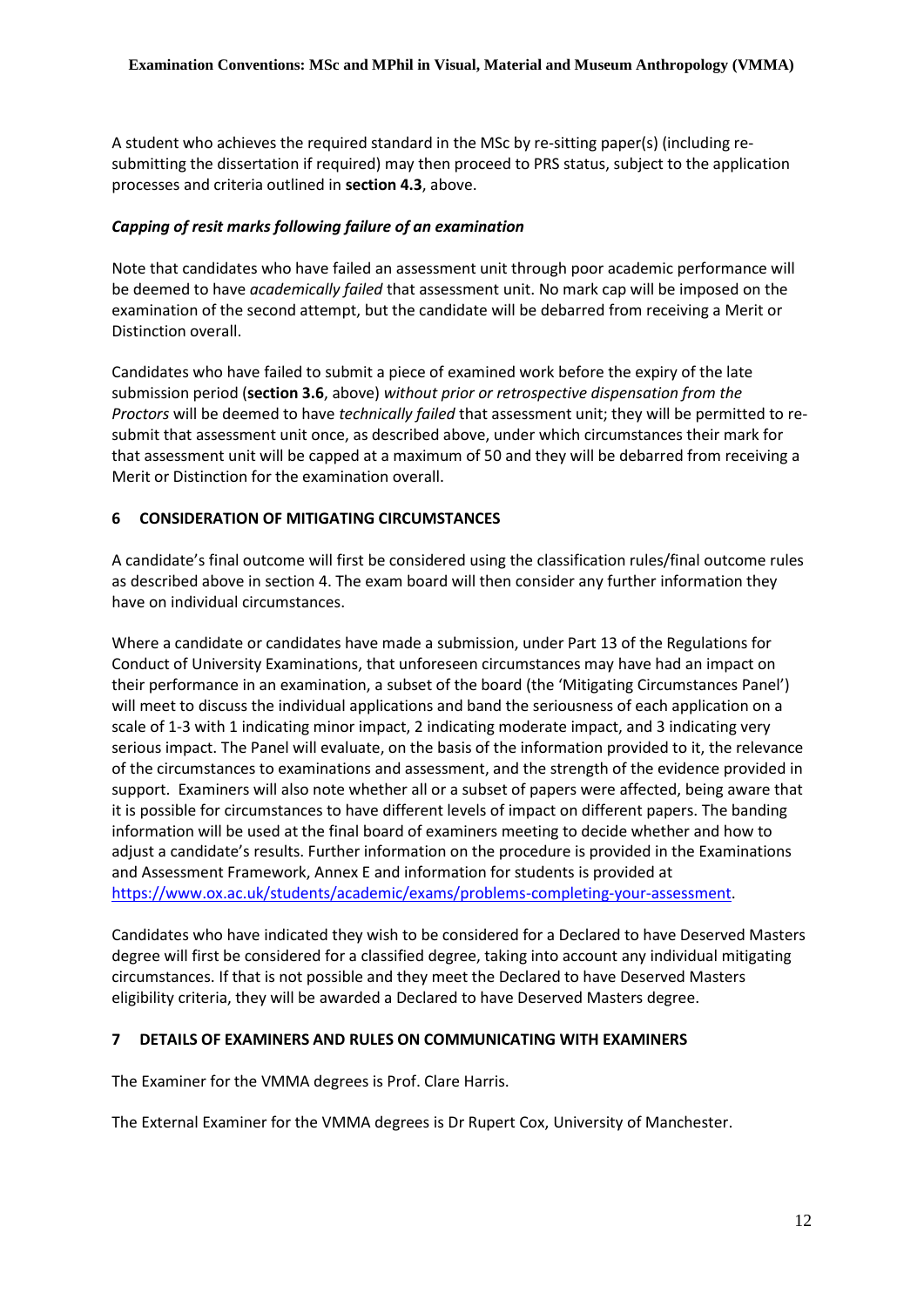Questions pertaining to examination procedure should be addressed to the Examiner or Chair of Examiners. For the academic year 2021-22, the Chair of Examiners is Prof. Inge Daniels.

Candidates are not under any circumstances permitted to seek to make contact with individual internal or external examiners during or after the examination process regarding specifics of the examination of their own or others' work.

Candidates who are unhappy with an aspect of their assessment may make a complaint or appeal to the Proctors via their college.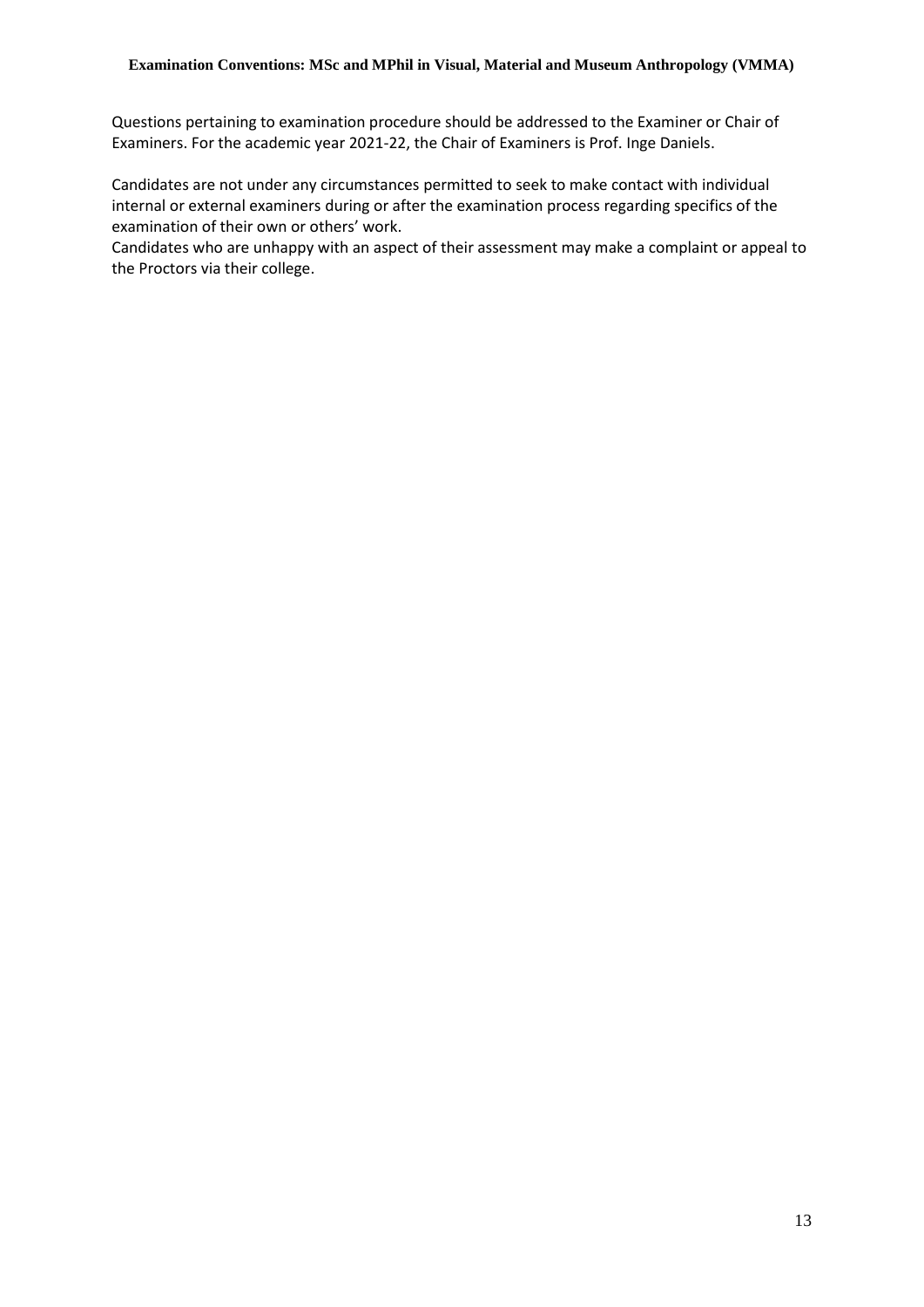# **APPENDIX**

# **1:** *Marking Criteria for Timed-Essays*

| Descriptor         | Mark                        | <b>Core Criteria</b>                                                                                                                                                                                                                                                                                                                                                                                                                                                                                                                                                                                                                               | <b>Ancillary Observations</b>                                                                                                                                                                                                                                                                                                                                                                    |
|--------------------|-----------------------------|----------------------------------------------------------------------------------------------------------------------------------------------------------------------------------------------------------------------------------------------------------------------------------------------------------------------------------------------------------------------------------------------------------------------------------------------------------------------------------------------------------------------------------------------------------------------------------------------------------------------------------------------------|--------------------------------------------------------------------------------------------------------------------------------------------------------------------------------------------------------------------------------------------------------------------------------------------------------------------------------------------------------------------------------------------------|
|                    | Range                       | An exemplary answer                                                                                                                                                                                                                                                                                                                                                                                                                                                                                                                                                                                                                                | The answer may, in principle, be of publishable                                                                                                                                                                                                                                                                                                                                                  |
|                    | 80-100                      | Features comprehensive, excellent, well-<br>documented knowledge of relevant material, going<br>well beyond core literature<br>The answer is scholarly, with outstanding synthesis<br>and sustained high level of critical analysis of<br>evidence and major issues<br>Features originality of approach and/or discussion<br>The answer is meticulously organised and<br>presented                                                                                                                                                                                                                                                                 | standard<br>The answer may feature a wealth of relevant<br>information showing excellent knowledge and<br>understanding<br>The answer may be highly sophisticated or incisive<br>It may show new and worthwhile ways of considering<br>the material                                                                                                                                              |
| <b>Distinction</b> | 70-79                       | An excellent answer<br>Features close engagement with the question<br>Demonstrates excellent understanding of an<br>extensive range of relevant material, going beyond<br>core literature<br>Demonstrates thorough knowledge of current<br>major issues in the field<br>Features excellent synthesis, analysis and critique<br>of relevant evidence and theories<br>Arguments are well-structured, clearly and<br>persuasively made<br>Features originality of approach and/or discussion                                                                                                                                                          | The answer may feature a wealth of relevant<br>information showing excellent knowledge and<br>understanding<br>The answer may be highly sophisticated or incisive<br>It may show new and worthwhile ways of considering<br>the material                                                                                                                                                          |
|                    | 65-69<br>Pass with<br>Merit | A very good answer<br>Features competent and accurate reproduction of<br>received ideas and good, broad-based engagement<br>with and understanding of the core relevant<br>material; ethnographic cases are used<br>comparatively<br>The answer is regularly sophisticated in analysis,<br>with impressive display of relevant knowledge and<br>originality<br>The answer is clearly organised, argued and well-<br>illustrated                                                                                                                                                                                                                    | The answer may have Distinction qualities in places,<br>but less consistently so, and may be less<br>comprehensive or sophisticated in critique                                                                                                                                                                                                                                                  |
| Pass               | 60-64<br><b>High Pass</b>   | A consistently competent answer<br>Features competent and accurate reproduction of<br>received ideas and good, broad-based engagement<br>with and understanding of the core relevant<br>material; ethnographic cases are used<br>comparatively<br>The answer is sometimes sophisticated in analysis,<br>and displays relevant knowledge and some<br>originality<br>It is possible there are some minor errors of fact or<br>omissions of relevant material                                                                                                                                                                                         | Ideas, critical comment or methodology may in places<br>be under-developed or over-simplified; arguments<br>may be less sophisticated and coherent than is the<br>case in the Pass with Merit mark range<br>The work may otherwise be of Pass quality but show<br>some Distinction-level inspiration                                                                                             |
|                    | 50-59<br>Pass               | An answer which is competent in places or in some<br>respects but weak in others<br>Positive<br>The answer exhibits some knowledge and<br>understanding of the chosen topic and the relevant<br>evidence and ideas<br>The answer is competent and broadly relevant<br>Negative<br>Some important information and references are<br>lacking<br>The answer displays weaknesses of understanding<br>and superficiality<br>Some arguments are lacking in focus, development<br>or coherence<br>The answer may feature some significant factual<br>errors<br>There may be considerable proportion that is<br>irrelevant or doesn't address the question | The answer may have High Pass quality in places but<br>be too short, rushed, unfinished, badly organised or<br>may not adequately address the question<br>To be awarded marks in this band the answer must<br>feature the positive traits identified (left); placement<br>within this mark band depends upon the extent to<br>which the positive traits are undermined by the<br>negative traits |
| Fail               | 40-49                       | Positive<br>The answer exhibits only rudimentary knowledge<br>and analysis of relevant material                                                                                                                                                                                                                                                                                                                                                                                                                                                                                                                                                    | The candidate may have missed the point of the<br>question<br>The answer may be unduly brief                                                                                                                                                                                                                                                                                                     |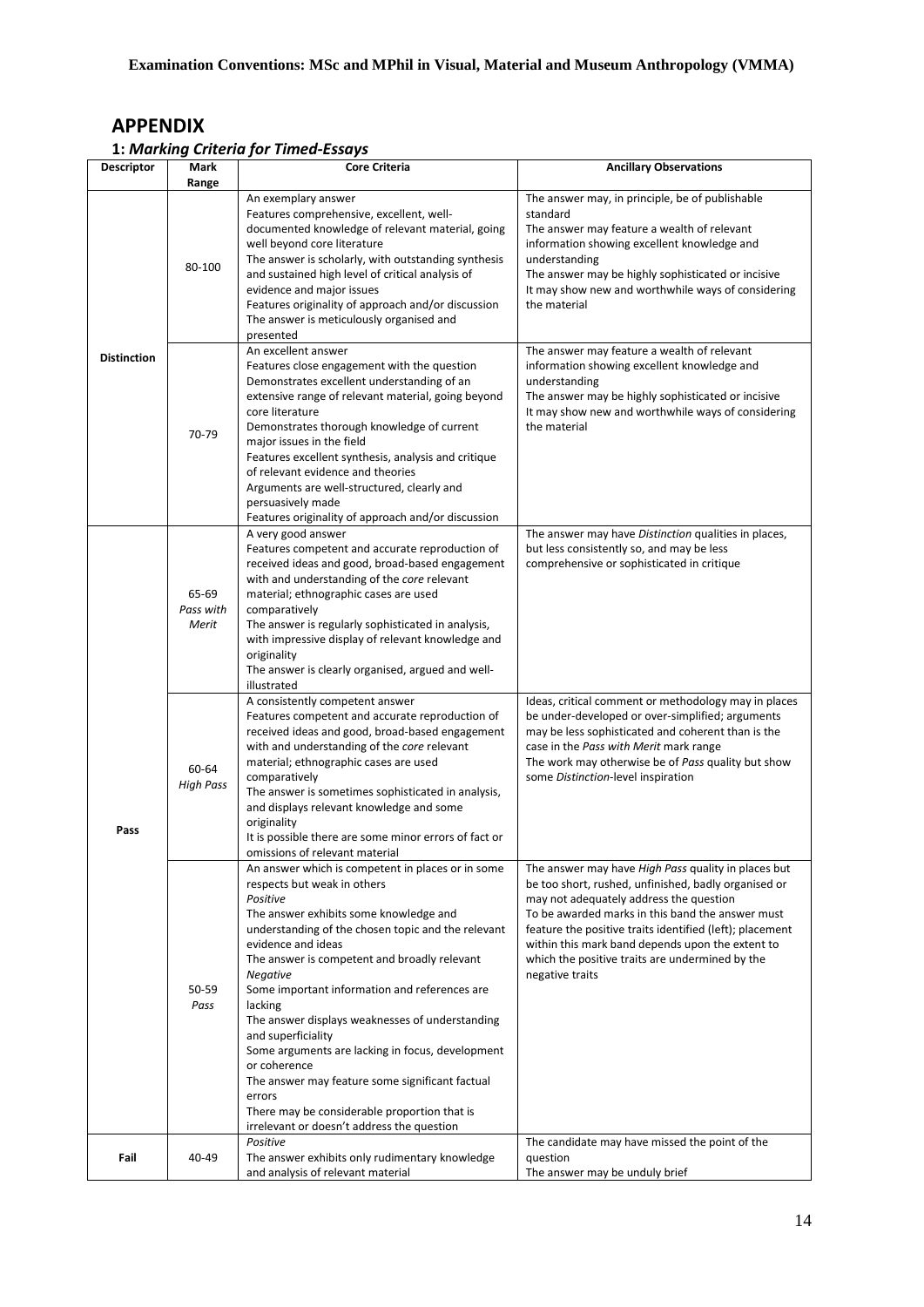|          | There is evidence of some basic understanding<br><b>Negative</b><br>There is little evidence of awareness of essential<br>literature, evidence or arguments<br>Material is inadequately discussed, misrepresented<br>or misunderstood.<br>There are significant factual errors and/or<br>incoherent arguments<br>The answer is poorly organised | The candidate may have failed to adhere to the rubric<br>(e.g. by answering well but on material explicitly<br>excluded)<br>An otherwise competent candidate who has fallen<br>seriously short of time may fall into upper end of this<br>category |
|----------|-------------------------------------------------------------------------------------------------------------------------------------------------------------------------------------------------------------------------------------------------------------------------------------------------------------------------------------------------|----------------------------------------------------------------------------------------------------------------------------------------------------------------------------------------------------------------------------------------------------|
| $1 - 39$ | There is some attempt at the exercise, but it is<br>seriously lacking in planning, content and<br>presentation<br>The answer may show a modicum of relevant<br>elementary knowledge but be largely irrelevant,<br>superficial and incoherent with significant<br>misunderstanding and errors                                                    | Marks at the top end of this scale may include<br>superficial knowledge of some relevant points<br>Marks at the bottom end of this scale include virtually<br>nothing, or nothing of relevance in the answer                                       |
| ŋ        | Work not submitted.                                                                                                                                                                                                                                                                                                                             |                                                                                                                                                                                                                                                    |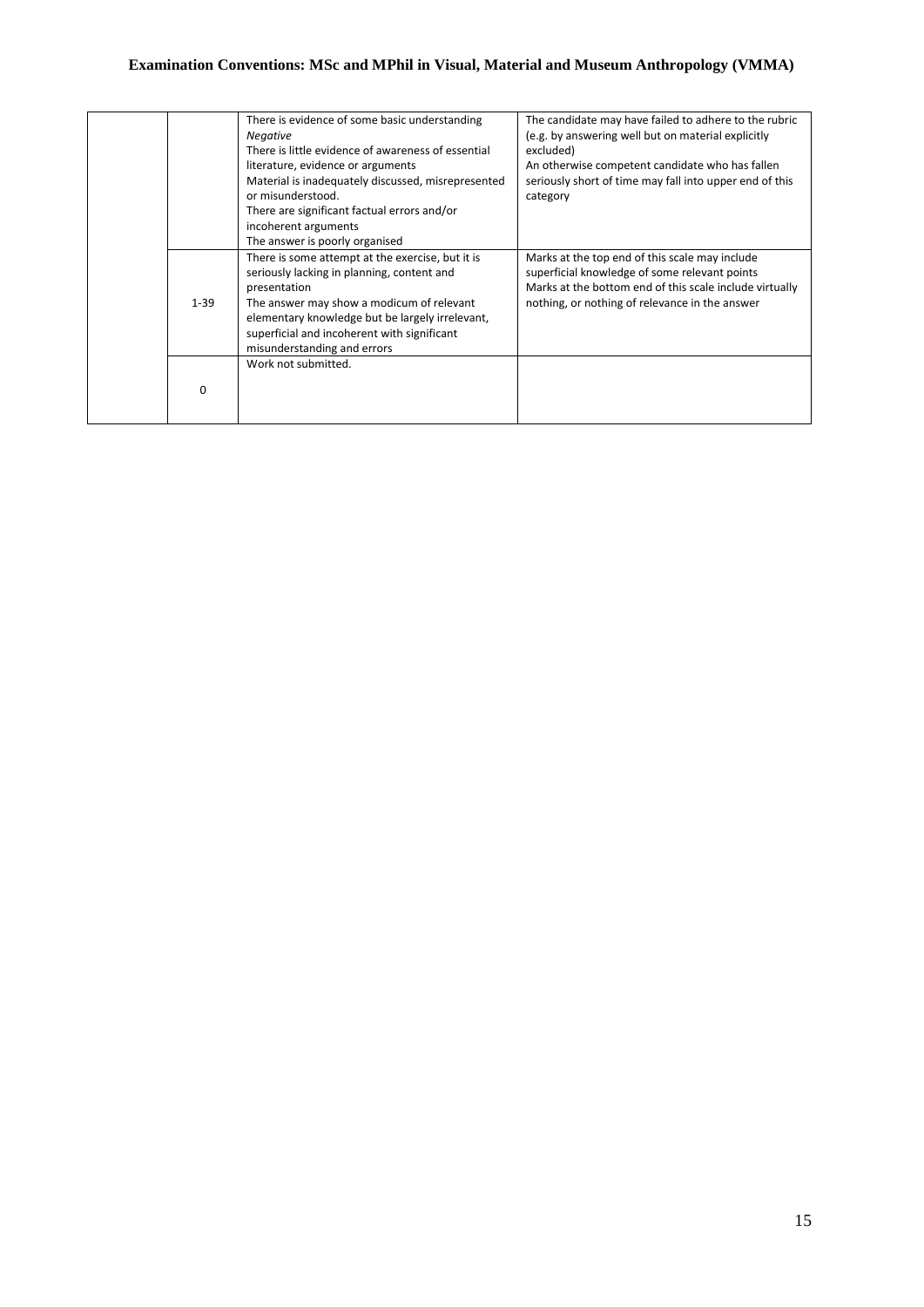|                    |                             | 2: Iviarking Criteria jor Submitted Essays                                                                                                                                                                                                                                                                                                                                                                                                                                                                                                                                                                                                              |                                                                                                                                                                                                                                                                                                                                                                                                                                                                                                         |
|--------------------|-----------------------------|---------------------------------------------------------------------------------------------------------------------------------------------------------------------------------------------------------------------------------------------------------------------------------------------------------------------------------------------------------------------------------------------------------------------------------------------------------------------------------------------------------------------------------------------------------------------------------------------------------------------------------------------------------|---------------------------------------------------------------------------------------------------------------------------------------------------------------------------------------------------------------------------------------------------------------------------------------------------------------------------------------------------------------------------------------------------------------------------------------------------------------------------------------------------------|
| <b>Descriptor</b>  | Mark<br>Range               | <b>Core Criteria</b>                                                                                                                                                                                                                                                                                                                                                                                                                                                                                                                                                                                                                                    | <b>Ancillary Observations</b>                                                                                                                                                                                                                                                                                                                                                                                                                                                                           |
|                    | 80-100                      | An exemplary piece of work<br>Features comprehensive, excellent, well-<br>documented knowledge of relevant material, going<br>well beyond core literature<br>The work is scholarly, with outstanding synthesis<br>and sustained high level of critical analysis of<br>evidence and major issues<br>Features originality of approach and/or discussion<br>The work is meticulously organised and presented                                                                                                                                                                                                                                               | The work may feature a wealth of relevant<br>information showing excellent knowledge and<br>understanding<br>The work may be highly sophisticated or incisive<br>It may show new and worthwhile ways of considering<br>the material<br>The work may feature especially creative use of visual<br>material in the text                                                                                                                                                                                   |
| <b>Distinction</b> | 70-79                       | An excellent piece of work<br>Features close engagement with the question<br>Demonstrates excellent understanding of an<br>extensive range of relevant material, going beyond<br>core literature<br>Demonstrates thorough knowledge of current<br>major issues in the field<br>Features excellent synthesis, analysis and critique<br>of relevant evidence and theories<br>Arguments are well-structured, clearly and<br>persuasively made<br>Features originality of approach and/or discussion                                                                                                                                                        | The work may feature a wealth of relevant<br>information showing excellent knowledge and<br>understanding<br>The work may be highly sophisticated or incisive<br>The work may show new and worthwhile ways of<br>considering the material, especially combining visual,<br>material or museum-based studies in creative new<br>ways                                                                                                                                                                     |
| Pass               | 65-69<br>Pass with<br>Merit | A very good piece of work<br>Features competent and accurate reproduction of<br>received ideas and good, broad-based engagement<br>with and understanding of the core relevant<br>material; ethnographic cases are used<br>comparatively<br>The work is regularly sophisticated in analysis, with<br>impressive display of relevant knowledge and<br>originality<br>The work is clearly organised, argued and well-<br>illustrated                                                                                                                                                                                                                      | The work may have Distinction qualities in places, but<br>less consistently so, and may be less comprehensive or<br>sophisticated in critique<br>The work makes good use of visual, material and / or<br>museum examples and the essay is well-illustrated<br>with appropriate material that adds to the arguments<br>in effective ways                                                                                                                                                                 |
|                    | 60-64<br><b>High Pass</b>   | A consistently competent piece of work<br>Features competent and accurate reproduction of<br>received ideas and good, broad-based engagement<br>with and understanding of the core relevant<br>material; ethnographic cases are used<br>comparatively<br>The work is sometimes sophisticated in analysis,<br>and displays relevant knowledge and some<br>originality<br>It is possible there are some minor errors of fact or<br>omissions of relevant material                                                                                                                                                                                         | Ideas, critical comment or methodology may in places<br>be under-developed or over-simplified; arguments<br>may be less sophisticated and coherent than is the<br>case in the Pass with Merit mark range<br>Visual, material and / or museum examples are<br>present but fewer in number than ideal or not always<br>appropriate; some illustrations may be poor or<br>unhelpful<br>The work may otherwise be of Pass quality but show<br>some Distinction-level inspiration                            |
|                    | 50-59<br>Pass               | A piece of work which is competent in places or in<br>some respects but weak in others<br>Positive<br>The work exhibits some knowledge and<br>understanding of the chosen topic and the relevant<br>evidence and ideas<br>The work is competent and broadly relevant<br><b>Negative</b><br>Some important information and references are<br>lacking<br>The work displays weaknesses of understanding<br>and superficiality<br>Some arguments are lacking in focus, development<br>or coherence<br>The work may feature some significant factual<br>errors<br>There may be considerable proportion that is<br>irrelevant or doesn't address the question | The work may have High Pass quality in places but be<br>too short, rushed, unfinished, badly organised or may<br>not adequately address the question<br>May include insufficient visual, material or museum<br>anthropological examples to support the argument<br>To be awarded marks in this band the work must<br>feature the positive traits identified (left); placement<br>within this mark band depends upon the extent to<br>which the positive traits are undermined by the<br>negative traits |
| Fail               | 40-49                       | Positive<br>The work exhibits only rudimentary knowledge and<br>analysis of relevant material<br>There is evidence of some basic understanding<br><b>Negative</b>                                                                                                                                                                                                                                                                                                                                                                                                                                                                                       | The candidate may have interpreted the question in<br>an unconvincing way with little or no reference to key<br>terms in the question<br>The work may be unduly brief<br>The work may include few or no visual or material<br>examples                                                                                                                                                                                                                                                                  |

**2:** *Marking Criteria for Submitted Essays*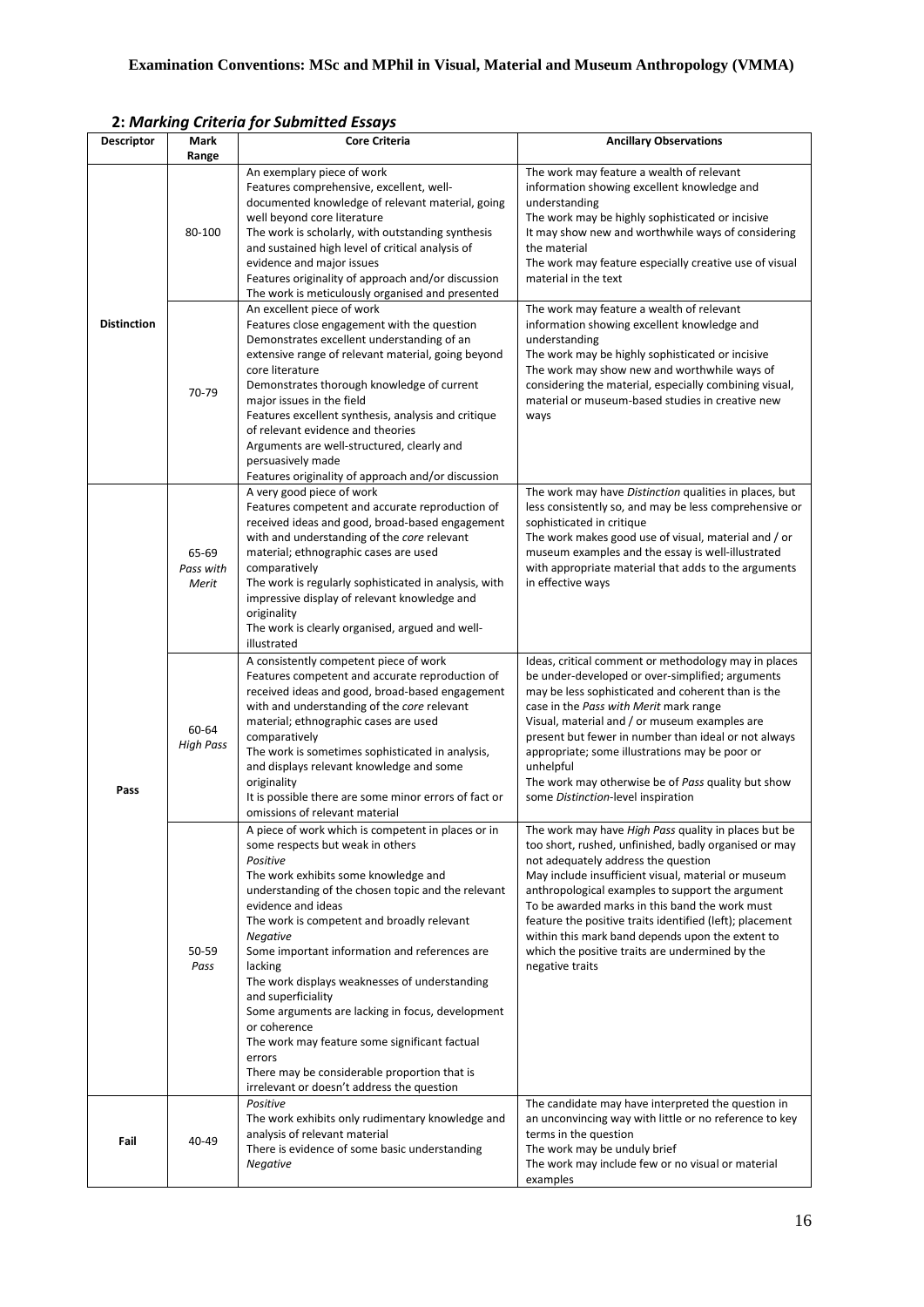|          | There is little evidence of awareness of essential<br>literature, evidence or arguments<br>Material is inadequately discussed, misrepresented<br>or misunderstood<br>There are significant factual errors and/or<br>incoherent arguments<br>The work is poorly organised                   | The candidate may have failed to adhere to the rubric<br>(e.g. by writing well but on material explicitly<br>excluded)<br>An otherwise competent candidate who has fallen<br>seriously short of time may fall into upper end of this<br>category |
|----------|--------------------------------------------------------------------------------------------------------------------------------------------------------------------------------------------------------------------------------------------------------------------------------------------|--------------------------------------------------------------------------------------------------------------------------------------------------------------------------------------------------------------------------------------------------|
| $1 - 39$ | There is some attempt at the exercise, but it is<br>seriously lacking in planning, content and<br>presentation<br>The work may show a modicum of relevant<br>elementary knowledge but be largely irrelevant,<br>superficial and incoherent with significant<br>misunderstanding and errors | Marks at the top end of this scale may include<br>superficial knowledge of some relevant points<br>Marks at the bottom end of this scale include virtually<br>nothing, or nothing of relevance in the answer                                     |
| 0        | Work not submitted.                                                                                                                                                                                                                                                                        |                                                                                                                                                                                                                                                  |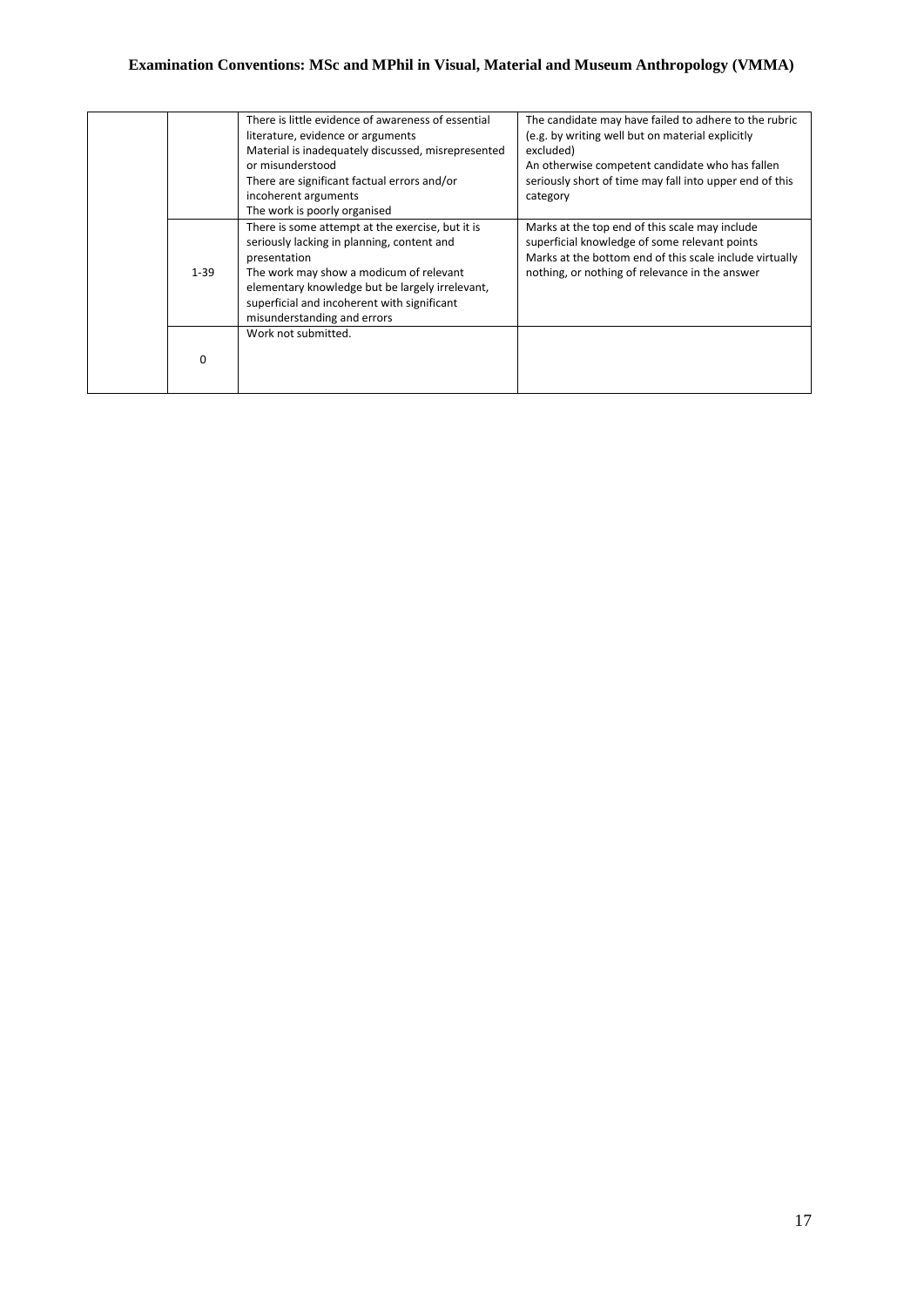|                    |                             | 3. Marking Chiefia jur Kesearch Fruposar                                                                                                                                                                                                                                                                                                                                                                                                                                                                                                                                                                                                                                       |                                                                                                                                                                                                                                                                                                                                                                                                                                                                                                                      |
|--------------------|-----------------------------|--------------------------------------------------------------------------------------------------------------------------------------------------------------------------------------------------------------------------------------------------------------------------------------------------------------------------------------------------------------------------------------------------------------------------------------------------------------------------------------------------------------------------------------------------------------------------------------------------------------------------------------------------------------------------------|----------------------------------------------------------------------------------------------------------------------------------------------------------------------------------------------------------------------------------------------------------------------------------------------------------------------------------------------------------------------------------------------------------------------------------------------------------------------------------------------------------------------|
| <b>Descriptor</b>  | <b>Mark</b><br>Range        | <b>Core Criteria</b>                                                                                                                                                                                                                                                                                                                                                                                                                                                                                                                                                                                                                                                           | <b>Ancillary Observations</b>                                                                                                                                                                                                                                                                                                                                                                                                                                                                                        |
|                    | 80-100                      | An exemplary piece of work<br>Features comprehensive, excellent, well-<br>documented knowledge of relevant material, going<br>well beyond core methodological literature<br>The work is scholarly, with outstanding synthesis<br>and sustained high level of critical analysis of<br>evidence and major issues<br>Features originality of approach<br>The work is meticulously organised and presented                                                                                                                                                                                                                                                                         | The work may feature a wealth of relevant<br>information showing excellent knowledge and<br>understanding<br>The work may be highly sophisticated or incisive<br>It may show new and worthwhile ways of considering<br>research methodology<br>The work may feature especially creative approaches<br>towards visual or material culture, or to museum<br>based research                                                                                                                                             |
| <b>Distinction</b> | 70-79                       | An excellent piece of work<br>Features close engagement with the topic<br>Demonstrates excellent understanding of an<br>extensive range of relevant methodological<br>literature<br>Demonstrates thorough knowledge of current<br>major issues in the field<br>Features excellent synthesis, analysis and critique<br>of relevant evidence and theories<br>Justification for research is well-structured, clearly<br>and persuasively made<br>Features originality of approach                                                                                                                                                                                                 | The work may feature a wealth of relevant<br>information showing excellent knowledge and<br>understanding<br>The work may be highly sophisticated or incisive<br>The work may show new and worthwhile ways of<br>considering research methodology                                                                                                                                                                                                                                                                    |
|                    | 65-69<br>Pass with<br>Merit | A very good piece of work.<br>Features competent and accurate reproduction of<br>received ideas and good, broad-based engagement<br>with and understanding of the core relevant<br>material; ethnographic cases are used<br>comparatively<br>The work is regularly sophisticated in analysis, with<br>impressive display of relevant knowledge and<br>originality<br>The work is clearly organised, argued and well-<br>illustrated.                                                                                                                                                                                                                                           | The work may have Distinction qualities in places, but<br>less consistently so, and may be less comprehensive or<br>sophisticated in critique<br>The work makes good use of comparative examples<br>and situates the planned research effectively within<br>the field                                                                                                                                                                                                                                                |
| Pass               | 60-64<br><b>High Pass</b>   | A consistently competent piece of work<br>Features competent and accurate reproduction of<br>received ideas and good, broad-based engagement<br>with and understanding of the core relevant<br>material; ethnographic cases are used<br>comparatively<br>The work is sometimes sophisticated in analysis,<br>and displays relevant knowledge and some<br>originality<br>It is possible there are some minor errors of fact or<br>omissions of relevant material                                                                                                                                                                                                                | Ideas, critical comment or proposed research<br>methodology may in places be under-developed or<br>over-simplified; arguments may be less sophisticated<br>and coherent than is the case in the Pass with Merit<br>mark range<br>The proposed research is relevant to key debates in<br>visual, material and / or museum anthropology but the<br>connections are not always well developed<br>The work may otherwise be of Pass quality but show<br>some Distinction-level inspiration                               |
|                    | 50-59<br>Pass               | A piece of work which is competent in places or in<br>some respects but weak in others<br>Positive<br>The work exhibits some knowledge and<br>understanding of the chosen topic and the relevant<br>methods with which to research the topic<br>The work is competent and broadly relevant<br><b>Negative</b><br>Some relevant methods are undiscussed<br>The work displays weaknesses of understanding<br>and superficiality<br>Some arguments are lacking in focus, development<br>or coherence<br>The work may feature some significant factual<br>errors<br>There may be considerable proportion that is<br>irrelevant or doesn't address the research topic<br>identified | The work may have High Pass quality in places but be<br>too short, rushed, unfinished, badly organised or may<br>not adequately address the question<br>May include insufficient visual, material or museum<br>anthropological examples to justify the proposed<br>research.<br>To be awarded marks in this band the work must<br>feature the positive traits identified (left); placement<br>within this mark band depends upon the extent to<br>which the positive traits are undermined by the<br>negative traits |
| Fail               | 40-49                       | Positive<br>The work exhibits only rudimentary knowledge and<br>analysis of relevant methodological literature<br>There is evidence of some basic understanding<br><b>Negative</b>                                                                                                                                                                                                                                                                                                                                                                                                                                                                                             | The candidate has been unable to formulate a<br>convincing research topic and identify the methods<br>needs to investigate it<br>The work may be unduly brief                                                                                                                                                                                                                                                                                                                                                        |

## **3:** *Marking Criteria for Research Proposal*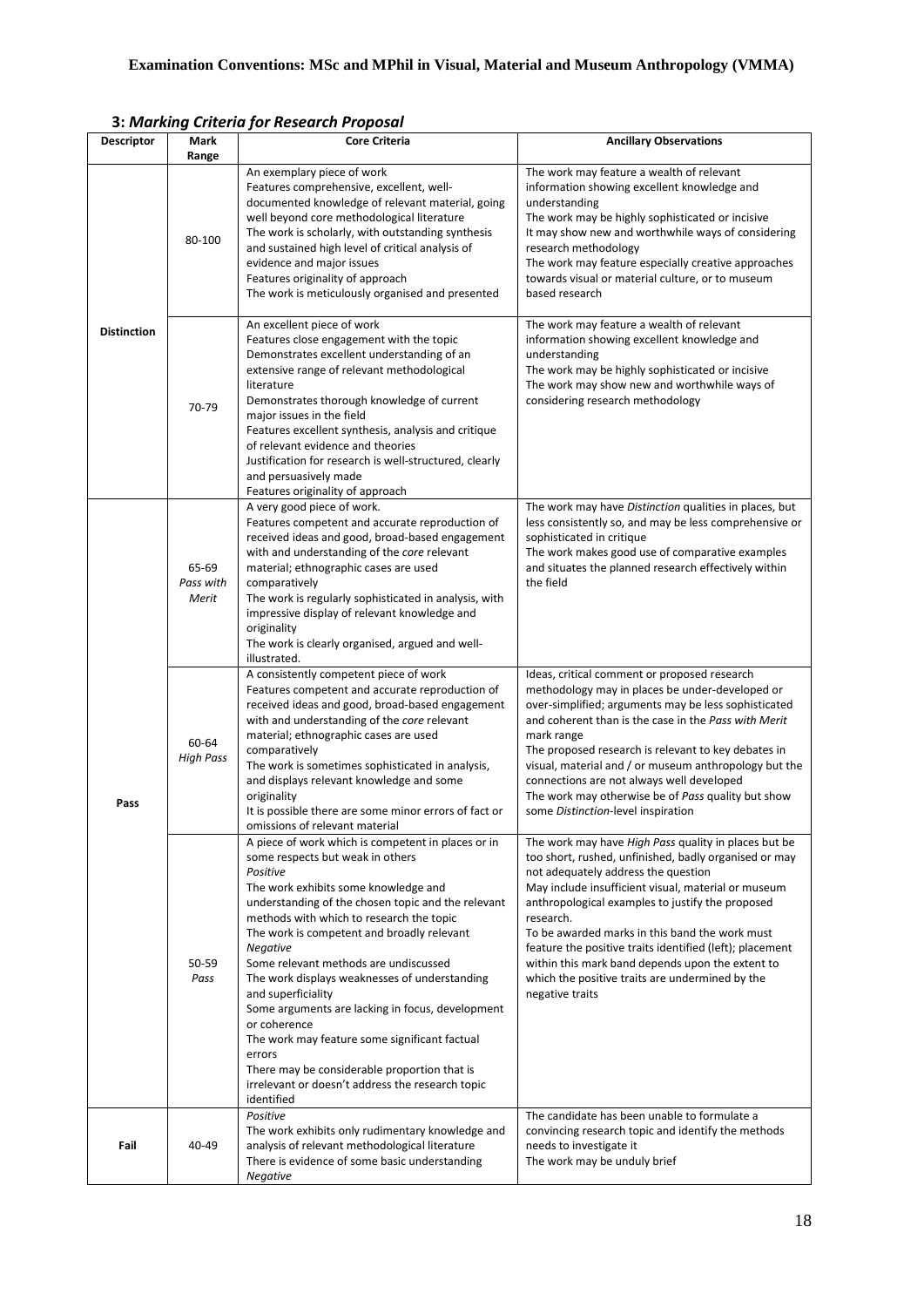|          | There is little evidence of awareness of essential                                                                                                                                                                                                                                         | The research proposed has little if any relevance to                                                                                                                                                         |
|----------|--------------------------------------------------------------------------------------------------------------------------------------------------------------------------------------------------------------------------------------------------------------------------------------------|--------------------------------------------------------------------------------------------------------------------------------------------------------------------------------------------------------------|
|          | literature on the topic and on key methods within                                                                                                                                                                                                                                          | visual, material or museum anthropology                                                                                                                                                                      |
|          | the discipline                                                                                                                                                                                                                                                                             | The candidate may have failed to adhere to the rubric                                                                                                                                                        |
|          | Material is inadequately discussed, misrepresented                                                                                                                                                                                                                                         | (e.g. by writing well but not formulating a programme                                                                                                                                                        |
|          | or misunderstood.                                                                                                                                                                                                                                                                          | of research to address the topic)                                                                                                                                                                            |
|          | There are significant factual errors and/or                                                                                                                                                                                                                                                | An otherwise competent candidate who has fallen                                                                                                                                                              |
|          | incoherent arguments                                                                                                                                                                                                                                                                       | seriously short of time may fall into upper end of this                                                                                                                                                      |
|          | The work is poorly organised                                                                                                                                                                                                                                                               | category                                                                                                                                                                                                     |
| $1 - 39$ | There is some attempt at the exercise, but it is<br>seriously lacking in planning, content and<br>presentation<br>The work may show a modicum of relevant<br>elementary knowledge but be largely irrelevant,<br>superficial and incoherent with significant<br>misunderstanding and errors | Marks at the top end of this scale may include<br>superficial knowledge of some relevant points<br>Marks at the bottom end of this scale include virtually<br>nothing, or nothing of relevance in the answer |
|          | Work not submitted.                                                                                                                                                                                                                                                                        |                                                                                                                                                                                                              |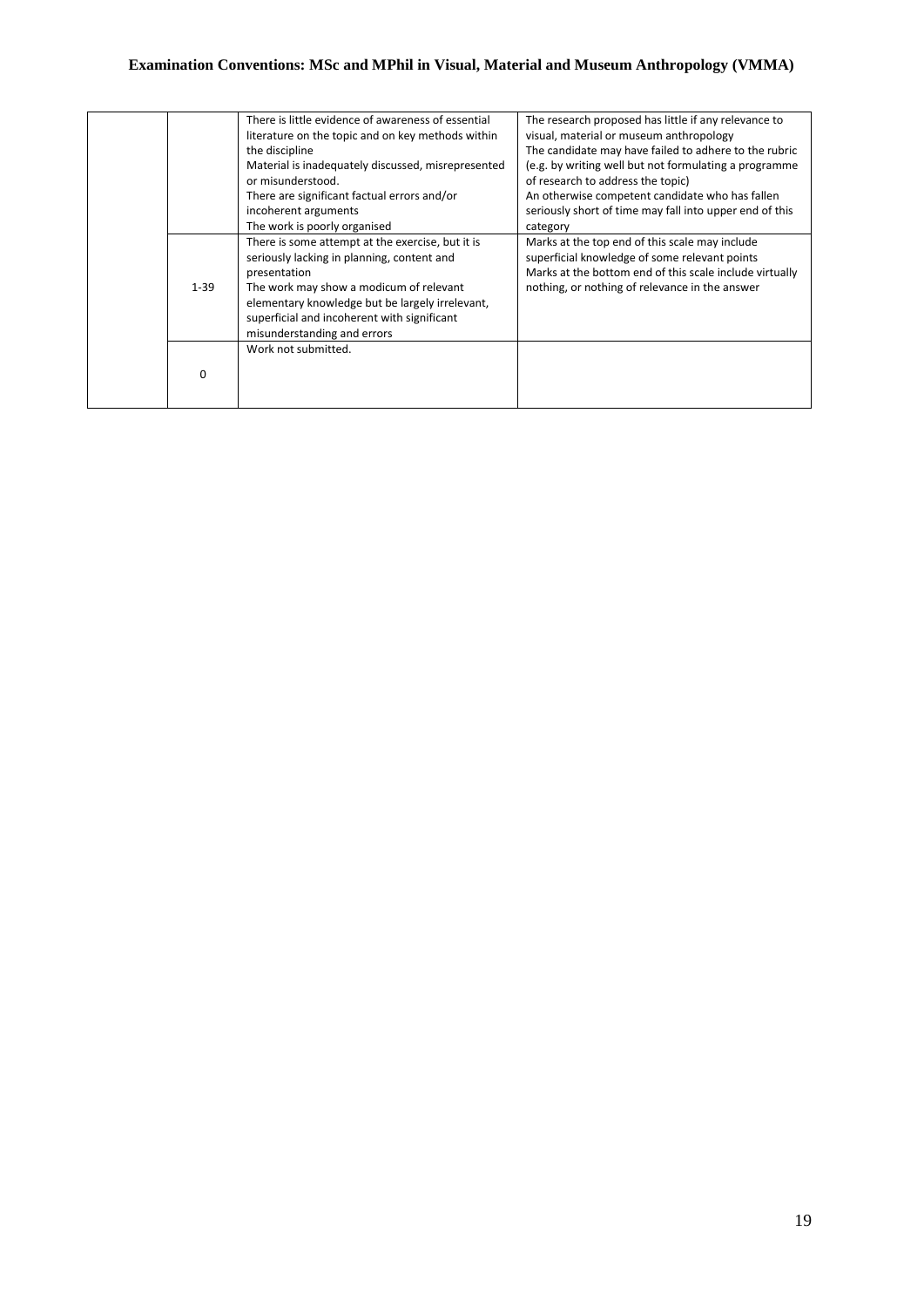|                    |                             | 4. warning chiefia joi rongollo project                                                                                                                                                                                                                                                                                                                                                                                                                                                                                                                                                                        |                                                                                                                                                                                                                                                                                                                                                                                                                                                                                                                      |
|--------------------|-----------------------------|----------------------------------------------------------------------------------------------------------------------------------------------------------------------------------------------------------------------------------------------------------------------------------------------------------------------------------------------------------------------------------------------------------------------------------------------------------------------------------------------------------------------------------------------------------------------------------------------------------------|----------------------------------------------------------------------------------------------------------------------------------------------------------------------------------------------------------------------------------------------------------------------------------------------------------------------------------------------------------------------------------------------------------------------------------------------------------------------------------------------------------------------|
| <b>Descriptor</b>  | Mark<br>Range               | <b>Core Criteria</b>                                                                                                                                                                                                                                                                                                                                                                                                                                                                                                                                                                                           | <b>Ancillary Observations</b>                                                                                                                                                                                                                                                                                                                                                                                                                                                                                        |
| <b>Distinction</b> | 80-100                      | An exemplary piece of work<br>Features excellent use of methods and analysis and<br>exemplary handling of original data<br>The work is scholarly, with outstanding synthesis of<br>text, image and other materials and sustained high<br>level of critical analysis of topics chosen for<br>inclusion<br>Features originality of approach and/or discussion<br>The work is meticulously organised and presented                                                                                                                                                                                                | The work may feature a wealth of original data<br>showing excellent methodological expertise,<br>knowledge and understanding<br>The work may be highly sophisticated or incisive<br>It may show new and worthwhile ways of considering<br>the data gathered<br>The work may feature especially creative use of visual<br>material in the text                                                                                                                                                                        |
|                    | 70-79                       | An excellent piece of work<br>Demonstrates excellent understanding of an<br>extensive range of relevant methodological<br>approaches, going beyond core literature<br>Features excellent synthesis, analysis and critique<br>of data collection, analysis and presentation<br>Analysis is well-structured, clearly and persuasively<br>argued<br>Features originality of approach and/or discussion                                                                                                                                                                                                            | The work may feature a wealth of relevant<br>information showing excellent knowledge and<br>understanding of research methodologies in practice<br>The work may be highly sophisticated or incisive<br>The work may show new and worthwhile ways of<br>considering original data, especially combining visual,<br>material or museum-based studies in creative new<br>ways                                                                                                                                           |
| Pass               | 65-69<br>Pass with<br>Merit | A very good piece of work<br>Features good, broad-based engagement with and<br>understanding of the relevant methodological<br>material as a basis for the research topics<br>presented in the portfolio<br>The work is regularly sophisticated in analysis, with<br>impressive display of relevant knowledge and<br>originality<br>The work is clearly organised, argued and well-<br>illustrated                                                                                                                                                                                                             | The work may have Distinction qualities in places, but<br>less consistently so, and may be less comprehensive or<br>sophisticated in critique<br>The work makes good use of visual, material and / or<br>museum-based research and the portfolio pieces are<br>well-illustrated with appropriate material that adds to<br>the arguments in effective ways                                                                                                                                                            |
|                    | 60-64<br><b>High Pass</b>   | A consistently competent piece of work<br>Features good, broad-based engagement with and<br>understanding of the relevant methodological<br>material as a basis for the research topics<br>presented in the portfolio<br>The work is sometimes sophisticated in analysis,<br>and displays relevant knowledge and some<br>originality<br>It is possible there are some minor errors of fact or<br>omissions of relevant material                                                                                                                                                                                | Ideas, critical comment or methodology may in places<br>be under-developed or over-simplified; arguments<br>may be less sophisticated and coherent than is the<br>case in the Pass with Merit mark range<br>Visual, material and / or museum-based research is<br>presented but not always well-articulated with<br>methodology; some illustrations may be poor or<br>unhelpful<br>The work may otherwise be of Pass quality but show<br>some Distinction-level inspiration                                          |
|                    | 50-59<br>Pass               | A piece of work which is competent in places or in<br>some respects but weak in others<br>Positive<br>The work exhibits some knowledge and<br>understanding of the methods chosen and the<br>relevant evidence and ideas<br>The work is competent and broadly relevant<br>Negative<br>The work displays weaknesses of understanding<br>and superficiality<br>Some arguments are lacking in focus, development<br>or coherence<br>The work may feature some significant factual<br>errors<br>There may be considerable proportion that is<br>irrelevant to investigating the topics chosen for<br>investigation | The work may have High Pass quality in places but be<br>too short, rushed, unfinished, badly organised or may<br>not adequately address the question<br>Number and quality of pieces in the portfolio may not<br>demonstrate sufficient breadth of research<br>methodologies<br>To be awarded marks in this band the work must<br>feature the positive traits identified (left); placement<br>within this mark band depends upon the extent to<br>which the positive traits are undermined by the<br>negative traits |
| Fail               | 40-49                       | Positive<br>The work exhibits only rudimentary knowledge and<br>analysis of relevant material<br>There is evidence of some basic understanding<br>Negative<br>There is little evidence of awareness of essential<br>literature, methods or arguments<br>Material is inadequately discussed, misrepresented<br>or misunderstood                                                                                                                                                                                                                                                                                 | The work may be unduly brief<br>The work may include few or no visual or material<br>examples<br>The candidate may have failed to adhere to the rubric<br>(e.g. by writing well but not on data collection and its<br>analysis and presentation)<br>An otherwise competent candidate who has fallen<br>seriously short of time may fall into upper end of this<br>category                                                                                                                                           |

**4:** *Marking Criteria for Portfolio project*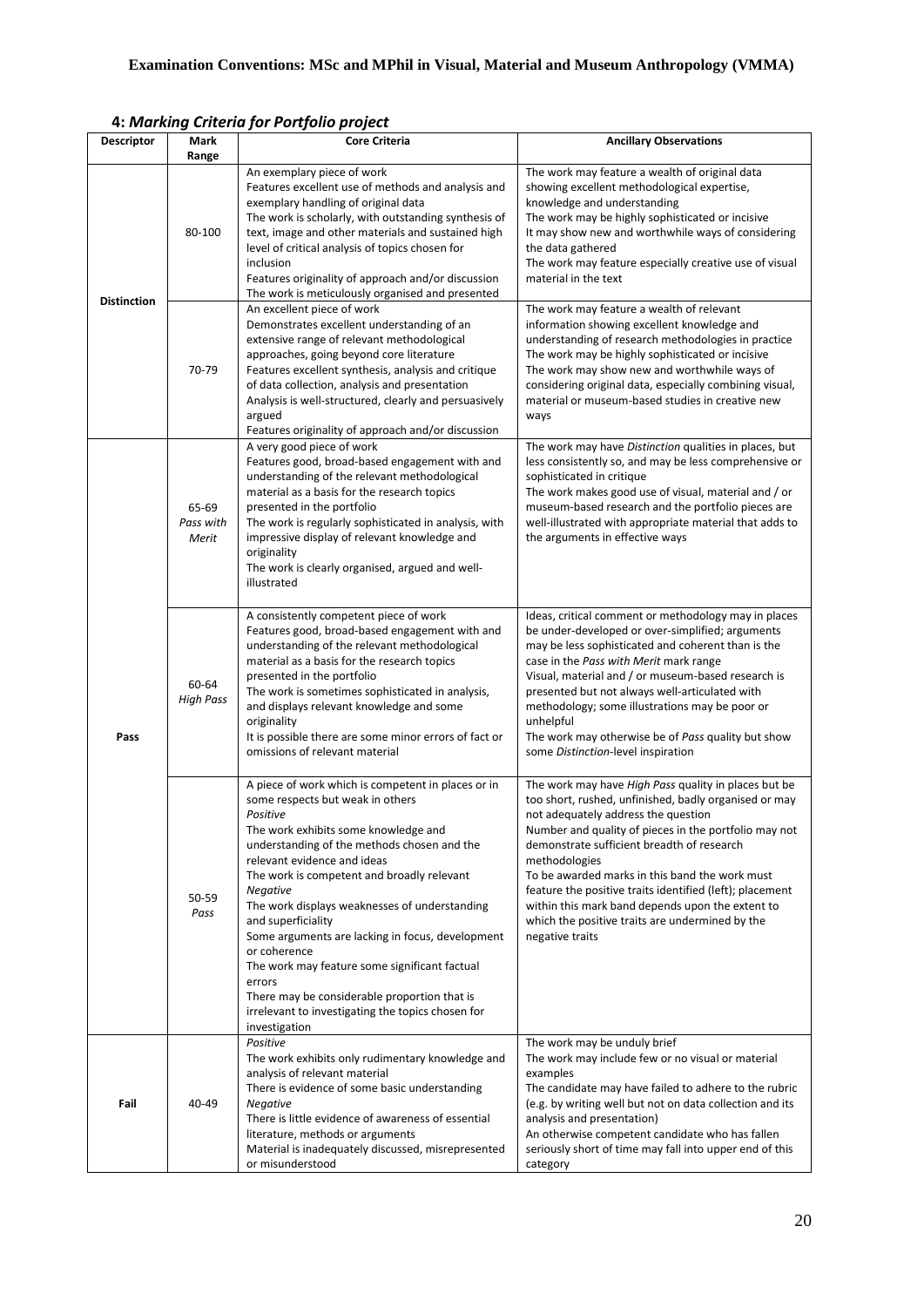|          | There are significant factual errors and/or<br>incoherent arguments<br>The work is poorly organised and poorly presented                                                                                                                                                                   |                                                                                                                                                                                                                 |
|----------|--------------------------------------------------------------------------------------------------------------------------------------------------------------------------------------------------------------------------------------------------------------------------------------------|-----------------------------------------------------------------------------------------------------------------------------------------------------------------------------------------------------------------|
| $1 - 39$ | There is some attempt at the exercise, but it is<br>seriously lacking in planning, content and<br>presentation<br>The work may show a modicum of relevant<br>elementary knowledge but be largely irrelevant,<br>superficial and incoherent with significant<br>misunderstanding and errors | Marks at the top end of this scale may include<br>superficial knowledge of some relevant points<br>Marks at the bottom end of this scale include virtually<br>nothing, or nothing of relevance in the portfolio |
| 0        | Work not submitted.                                                                                                                                                                                                                                                                        |                                                                                                                                                                                                                 |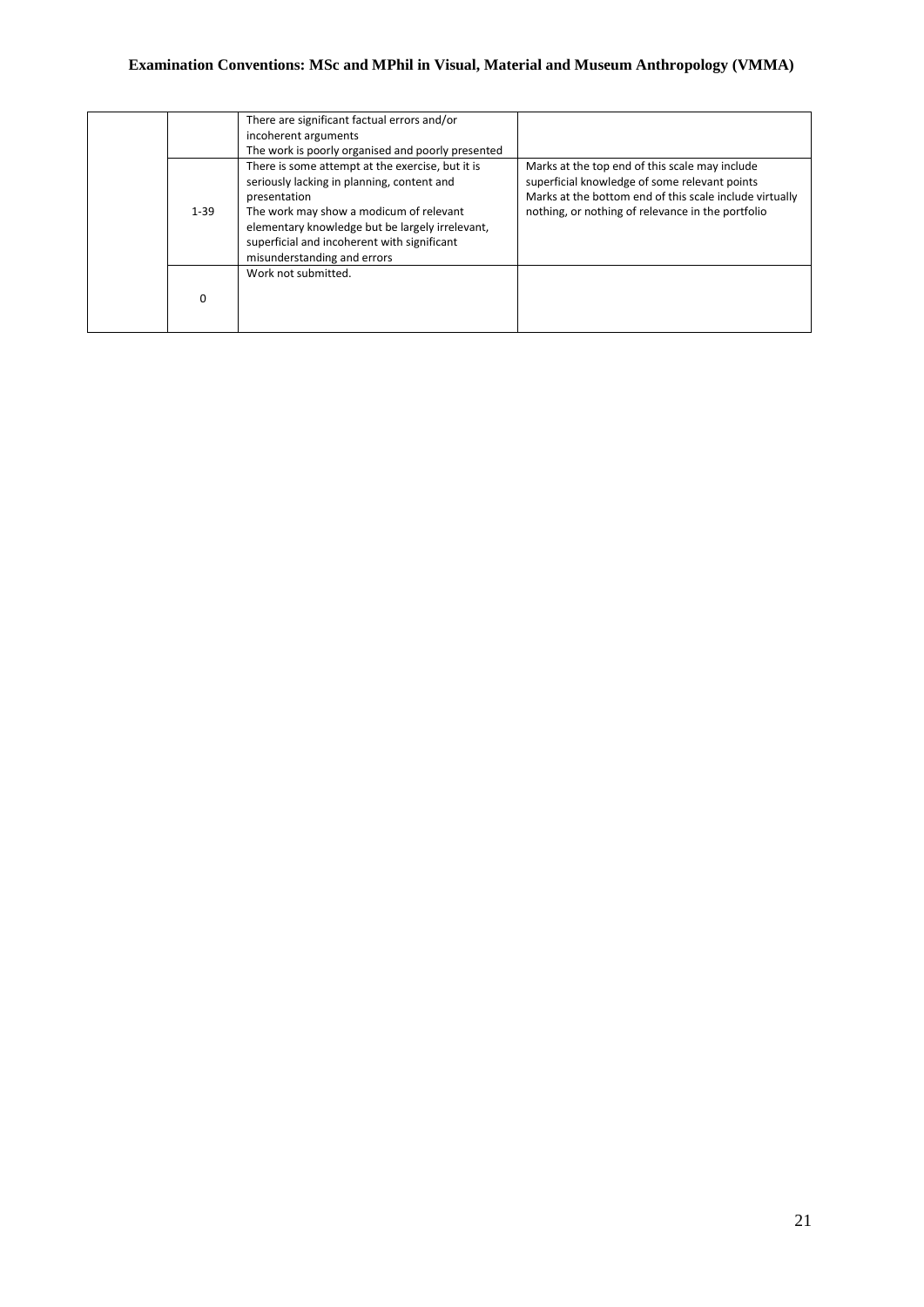# **5:** *Marking criteria for MSc Dissertations and MPhil Theses*

The same marking criteria are used for MSc dissertations and MPhil theses, but are applied taking into account the differences in length and compass expected of the projects.

|                    |                             | into account the unierences in ierigur and compass expected or the projects.                                                                                                                                                                                                                                                                                                                                                                                                                                                                                                                                                                                                          |                                                                                                                                                                                                                                                                                                                                                                                                                                                                                                         |
|--------------------|-----------------------------|---------------------------------------------------------------------------------------------------------------------------------------------------------------------------------------------------------------------------------------------------------------------------------------------------------------------------------------------------------------------------------------------------------------------------------------------------------------------------------------------------------------------------------------------------------------------------------------------------------------------------------------------------------------------------------------|---------------------------------------------------------------------------------------------------------------------------------------------------------------------------------------------------------------------------------------------------------------------------------------------------------------------------------------------------------------------------------------------------------------------------------------------------------------------------------------------------------|
| <b>Descriptor</b>  | Mark<br>Range               | <b>Core Criteria</b>                                                                                                                                                                                                                                                                                                                                                                                                                                                                                                                                                                                                                                                                  | <b>Ancillary Observations</b>                                                                                                                                                                                                                                                                                                                                                                                                                                                                           |
| <b>Distinction</b> | 80-100                      | A publishable piece of work<br>Features comprehensive, excellent, well-<br>documented knowledge of relevant material, going<br>well beyond core literature<br>The work is scholarly, with outstanding synthesis<br>and sustained high level of critical analysis of<br>evidence and major issues<br>Features originality of approach and/or discussion<br>The work is meticulously organised and presented<br>to the highest scholarly standards                                                                                                                                                                                                                                      | The work may feature a wealth of relevant<br>information showing excellent knowledge and<br>understanding<br>The work may be highly sophisticated or incisive<br>It may show new and worthwhile ways of considering<br>the material<br>The work may feature especially creative use of visual<br>material and/or reference to material culture and/or<br>museum practice in the text                                                                                                                    |
|                    | 70-79                       | A potentially publishable piece of work<br>Presents and addresses a clearly stated research<br>objective<br>Demonstrates excellent understanding of an<br>extensive range of relevant material, going beyond<br>core literature<br>Demonstrates thorough knowledge of current<br>major issues in the field<br>Features excellent synthesis, analysis and critique<br>of relevant evidence and theories<br>Thesis argument is well-structured, clearly and<br>persuasively made<br>Features originality of approach and/or discussion                                                                                                                                                  | The work may feature a wealth of relevant<br>information showing excellent knowledge and<br>understanding<br>The work may be highly sophisticated or incisive<br>The work may show new and worthwhile ways of<br>considering the material, especially combining visual,<br>material or museum-based studies in creative new<br>ways                                                                                                                                                                     |
|                    | 65-69<br>Pass with<br>Merit | A very good piece of work<br>Features competent and accurate reproduction of<br>received ideas and good, broad-based engagement<br>with and understanding of the core relevant<br>material<br>The work is regularly sophisticated in analysis, with<br>impressive display of relevant knowledge and<br>originality<br>The work is clearly organised, argued and well-<br>illustrated.                                                                                                                                                                                                                                                                                                 | The work may have Distinction qualities in places, but<br>less consistently so, and may be less comprehensive or<br>sophisticated in critique<br>The work makes good use of visual, material and / or<br>museum examples and the thesis is well-illustrated<br>with appropriate material that adds to the arguments<br>in effective ways                                                                                                                                                                |
| Pass               | 60-64<br><b>High Pass</b>   | A consistently competent piece of work<br>Features competent and accurate reproduction of<br>received ideas and good, broad-based engagement<br>with and understanding of the core relevant<br>material<br>The work is sometimes sophisticated in analysis,<br>and displays relevant knowledge and some<br>originality<br>It is possible there are some minor errors of fact or<br>omissions of relevant material                                                                                                                                                                                                                                                                     | Ideas, critical comment or methodology may be<br>under-developed or over-simplified; arguments may<br>be less sophisticated and coherent<br>Visual, material and / or museum examples are<br>present but fewer in number than ideal or not always<br>appropriate; some illustrations may be poor or<br>unhelpful<br>The research objective may be unclear or unoriginal<br>The work may otherwise be of Pass quality but show<br>some Distinction-level inspiration                                     |
|                    | 50-59<br>Pass               | A piece of work which is competent in places or in<br>some respects but weak in others<br>Positive<br>The work exhibits some knowledge and<br>understanding of the chosen topic and the relevant<br>evidence and ideas<br>The work is competent and broadly relevant<br><b>Negative</b><br>Some important information and references are<br>lacking<br>The work displays weaknesses of understanding<br>and superficiality<br>Some arguments are lacking in focus, development<br>or coherence<br>The work may feature some significant factual<br>errors<br>The work demonstrates a poor grasp of scholarly<br>conventions concerning bibliographic organisation<br>and presentation | The work may have High Pass quality in places but be<br>too short, rushed, unfinished, badly organised or may<br>not adequately address the question<br>May include insufficient visual, material or museum<br>anthropological examples to support the argument<br>To be awarded marks in this band the work must<br>feature the positive traits identified (left); placement<br>within this mark band depends upon the extent to<br>which the positive traits are undermined by the<br>negative traits |